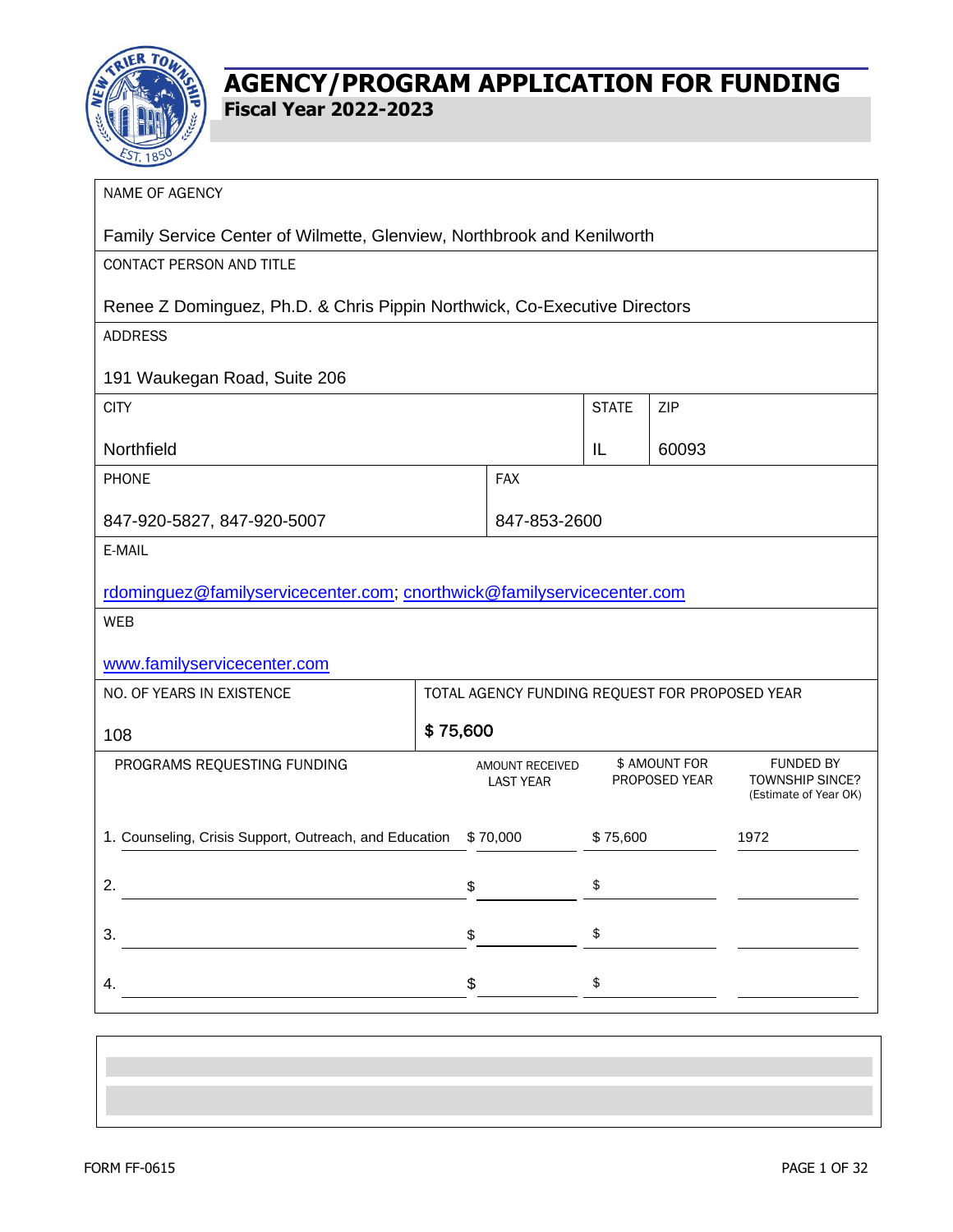

# **Eligibility Criteria For Funding**

New Trier Township General Statement of Policy:

- **Each agency/program requesting funding from the Township will be referred to either the Agency Oversight Committee, the Mental Health Committee, or the Money Follows the Person Committee of the Township. Those committees will make funding and agency/program recommendations to the New Trier Township Board of Trustees. You will be notified of their final decisions sometime in the spring.**
- Agencies considered for funding should have been in existence for one year after receiving their not-for profit status from the State of Illinois and have been providing services to the community during that time.
- No agency with the ability to tax or conduct referendums will receive Township funding.

In order to be eligible for funding an agency must meet the following minimum requirements:

- **Area Served** While an agency may serve areas other than New Trier Township, its programs must serve residents of New Trier Township.
- **Proportion of Township Residents Served-** For agencies serving more than New Trier Township, the amount of funding requested shall take into consideration the proportion of the agency's service rendered to residents of New Trier Township.
- **Non-Profit -** Funded agencies must be 501 (c) (3) not-for-profits.
- **Needs-** The need for the service must be demonstrated.
- **Standards -** An agency requesting funding must have at least one full-time paid staff person, or its equivalent; the credentials of the applicant's staff shall meet professional standards, commensurate with the responsibilities involved.
- **Employment Practices -** The agency must be an equal opportunity employer.
- **Articles of Incorporation -** Submit a copy, as amended, if changed in the last 12 months.
- **Bylaws -** Submit a copy, as amended, if changed in the last 12 months.
- **Use of Funds -** Funds must be used as specified in the grant application and as approved by the Township. Changes must be cleared with the Township.
- **Accessibility -** All services must be available to clients with disabilities and the agency must be able to deliver services from a site that is ADA accessible. If not, please explain.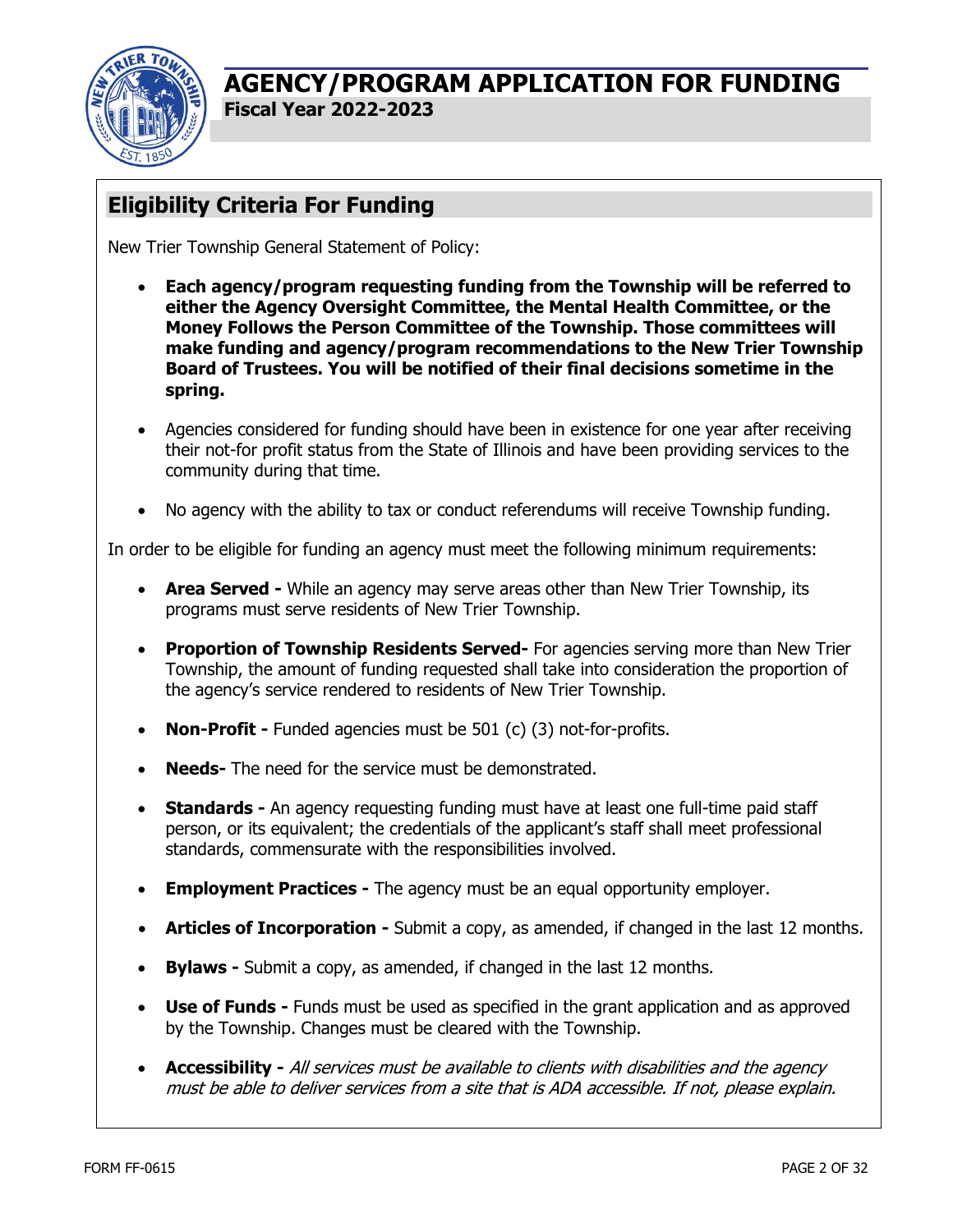

- **Accountability -** The agency shall maintain communication with the assigned advisory committee liaison, who must be allowed to attend board meetings upon request. The agency may dismiss the person from a board meeting if they convene into Executive Session. The agency shall provide meeting minutes to the liaison upon request
- **Financial -** All agencies with budgets of greater than \$300,000 must have an annual audit performed by an independent CPA. Those agencies with a budget of \$300,000 or less must submit to the Township a copy of form AG990 that is sent to the Attorney General's Office. The Township reserves the right to request an audit be performed for agencies with budgets of \$300,000 or less.
- **Absence of Conflicts of Interest –** The agency certifies, to the best of its knowledge, information, and belief, that it has no current relationship or involvement with any New Trier Township Trustee, Employee, or Committee Member which the Agency reasonably believes could either favorably or unfavorably influence the Township's possible grant of the Agency's funding request.

| <b>YES</b> |                          |
|------------|--------------------------|
| NO.        | - If no, please explain. |

#### **Other Certification Issues**

Please mark yes, no, or other as appropriate next to each statement. If no, or other, please explain. Supporting documents may be requested at a future date and must be supplied upon request.

| <b>YES</b> | <b>NO</b> | <b>OTHER</b> | (PLEASE EXPLAIN)                                      |
|------------|-----------|--------------|-------------------------------------------------------|
|            |           |              | Agency maintains a personnel policy manual            |
|            |           |              | Agency has a non-discrimination policy                |
|            |           |              | Agency has a sexual harassment policy                 |
|            |           |              | Agency has a grievance procedure                      |
|            |           |              | Agency has a Strategic Plan<br>Covers years 2020-2024 |
|            |           |              | Agency produces an Annual Report                      |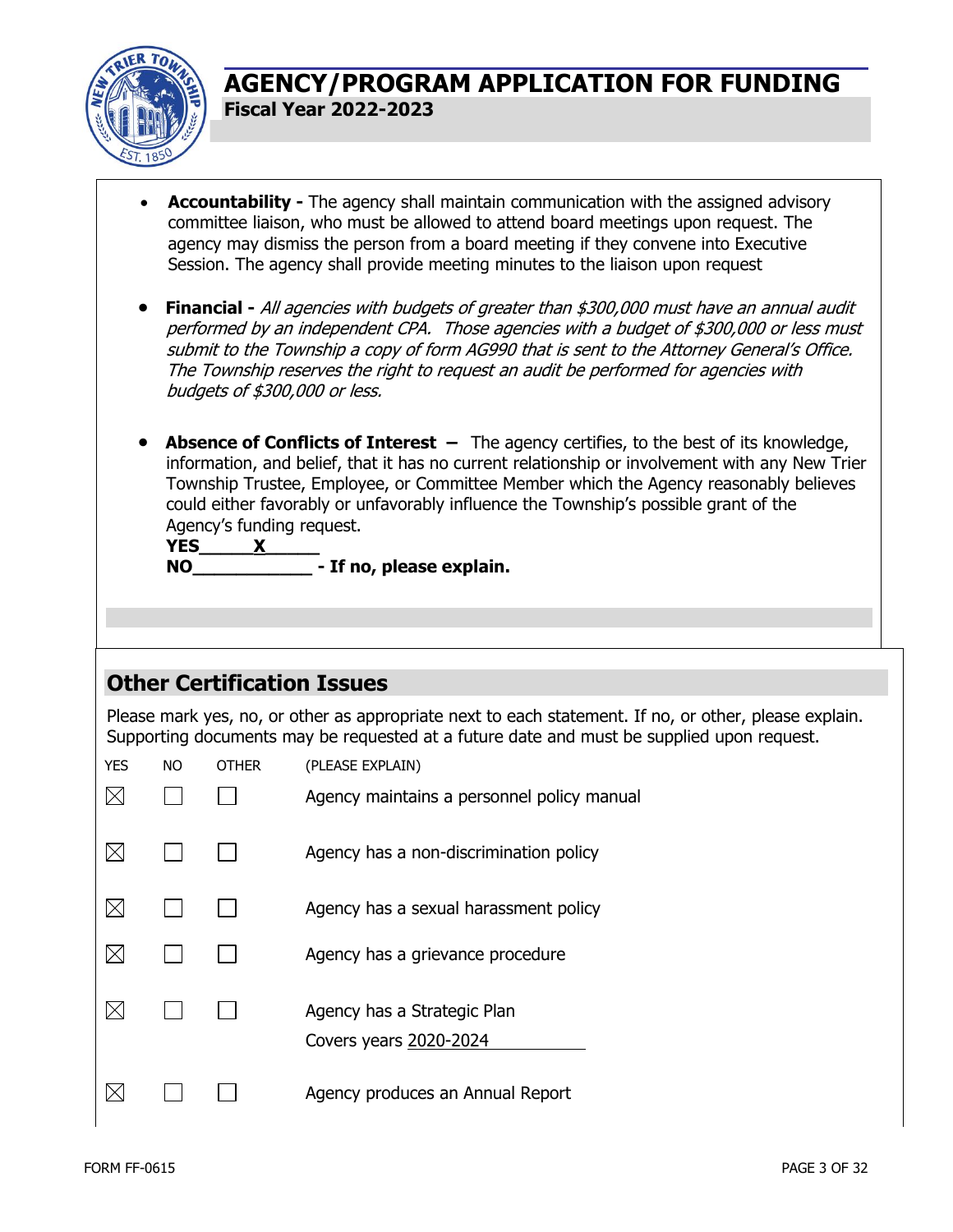

| Most recent report covers period Fiscal Year 20                                                                                         |                                                                             |
|-----------------------------------------------------------------------------------------------------------------------------------------|-----------------------------------------------------------------------------|
|                                                                                                                                         |                                                                             |
| $\boxtimes$<br>any and all Conflicts of Interest as described in the Eligibility Criteria for<br>Funding.                               | Agency has an effective fiscal management system in place and has disclosed |
| $\boxtimes$<br>Audit or AG990 completed and copy provided to the Township for most<br>recent fiscal year                                |                                                                             |
| $\boxtimes$<br>Agency maintains general liability insurance coverage and names New Trier<br>Township as additional insurer              |                                                                             |
| Amount of coverage \$2,000,000 (\$1,000,000 occurrence) for both General<br>and Professional Counseling Liability; \$5,000,000 umbrella |                                                                             |
| Name of insurer: West Bend                                                                                                              |                                                                             |
| Effective dates of coverage 9/20/20-9/20/21 and 9/20/21-9/20/22                                                                         |                                                                             |
|                                                                                                                                         |                                                                             |
| $\boxtimes$<br>Agency pays all state and federal payroll taxes                                                                          |                                                                             |
|                                                                                                                                         |                                                                             |
| $\boxtimes$<br>Agency has a conflict of interest policy (pending Board approval 9/18/21).                                               |                                                                             |
| (PLEASE EXPLAIN)<br><b>YES</b><br><b>OTHER</b><br><b>NO</b>                                                                             |                                                                             |
| $\boxtimes$<br>Agency has by-laws in place                                                                                              |                                                                             |
| Date last amended/accepted 6/28/2021 (additional revisions currently under<br><u>review)</u>                                            |                                                                             |
| $\boxtimes$<br>Agency is accredited by recognized accreditation organization (where<br>appropriate)                                     |                                                                             |
| Date of most recent accreditation                                                                                                       |                                                                             |
|                                                                                                                                         |                                                                             |
| $\times$<br>Agency's board serves without compensation                                                                                  |                                                                             |
| Number of board members 15                                                                                                              |                                                                             |
|                                                                                                                                         |                                                                             |
| List board sub-committees Executive, Governance, Development, Finance,<br><b>Clinical &amp; Strategic Planning</b>                      |                                                                             |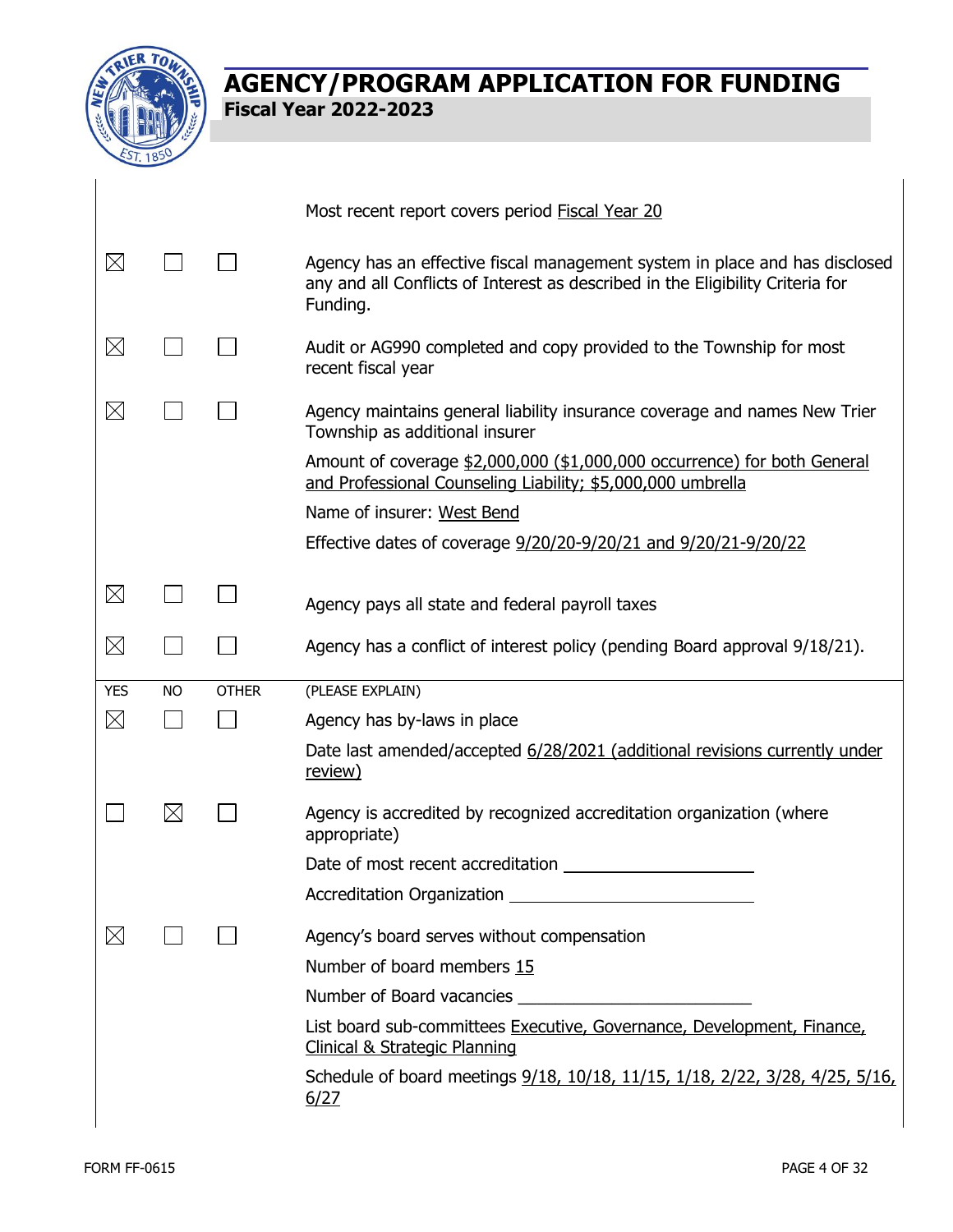

| $\boxtimes$                                                                                                                                                                                                                                                                                                                                                                                                                                                                                                                                      |  | Agency has Auxiliary or other Advisory/Governing Board. If so, please explain:<br>FSC has an Advisory Council whose members serve as ambassadors for FSC<br>within the community, provide expert advice to the FSC board or agency as<br>requested, and support FSC's annual fundraising efforts. |  |  |  |
|--------------------------------------------------------------------------------------------------------------------------------------------------------------------------------------------------------------------------------------------------------------------------------------------------------------------------------------------------------------------------------------------------------------------------------------------------------------------------------------------------------------------------------------------------|--|---------------------------------------------------------------------------------------------------------------------------------------------------------------------------------------------------------------------------------------------------------------------------------------------------|--|--|--|
| $\boxtimes$                                                                                                                                                                                                                                                                                                                                                                                                                                                                                                                                      |  | Agency provides staff with opportunities for training and personal<br>development                                                                                                                                                                                                                 |  |  |  |
| $\boxtimes$                                                                                                                                                                                                                                                                                                                                                                                                                                                                                                                                      |  | Agency has filed its annual report with the Illinois Attorney General<br>#CO# 01039791                                                                                                                                                                                                            |  |  |  |
| $\boxtimes$                                                                                                                                                                                                                                                                                                                                                                                                                                                                                                                                      |  | Agency has filed its annual report with the Illinois Secretary of State<br>#N2741-526-1                                                                                                                                                                                                           |  |  |  |
| Federal Tax ID #36-2171173<br>We certify that we meet all the eligibility criteria for funding and that the information contained in this<br>application is true and correct to the best of our knowledge and agree to comply with all requirements<br>of the program and funder if we are awarded and accept funding. Furthermore, our Board has been<br>advised of the Eligibility Criteria and approved our signing of this document.<br>Agency Directors Names: Renee Z. Dominguez, Ph.D. & Chris Northwick<br>Signatures Rince 2 n<br>Date: |  |                                                                                                                                                                                                                                                                                                   |  |  |  |
| Board President Name: Fritz E. Freidinger                                                                                                                                                                                                                                                                                                                                                                                                                                                                                                        |  |                                                                                                                                                                                                                                                                                                   |  |  |  |
| Signature                                                                                                                                                                                                                                                                                                                                                                                                                                                                                                                                        |  | Date:<br>$1 - 2021$                                                                                                                                                                                                                                                                               |  |  |  |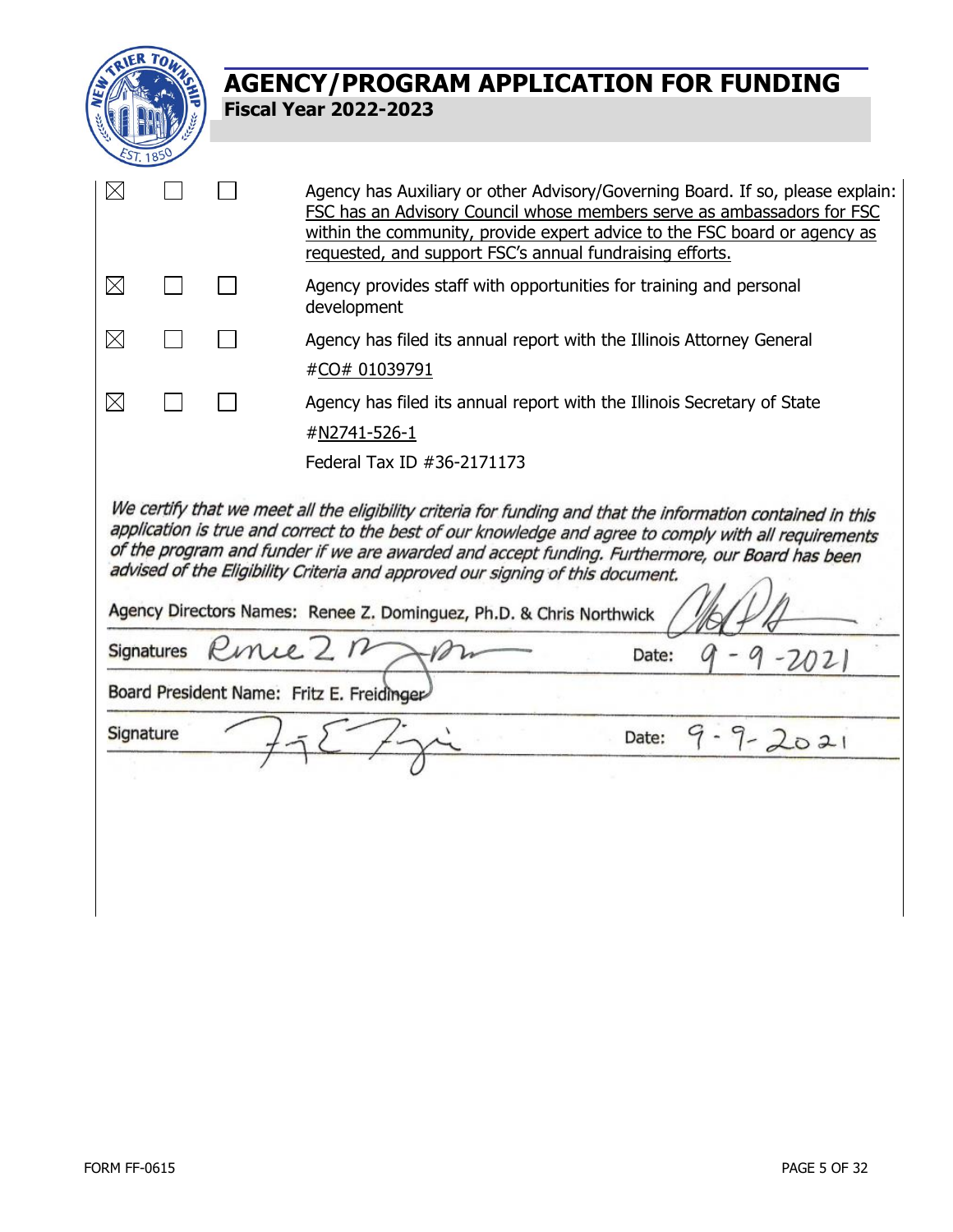

# **Organizational Profile**

(A) The Organizational Profile is part of the New Trier Township Application For Funding; and (B) It is the Agency's responsibility to keep the Organizational Profile information current each year and provide New Trier Township with further information on an ongoing basis if there are any significant changes, such as to the mission, organization, board requirements, and/or other changes.

(1) Briefly summarize the agency's mission, history, services, and organizational structure. Have these changed significantly over the lifespan of the organization? (Please attach a current organizational chart, if available.)

History: FSC is a not-for-profit 501(c)(3) mental health agency serving the Illinois communities of Wilmette, Glenview, Northbrook, Kenilworth, and the larger townships of New Trier and Northfield. FSC was founded in Wilmette in 1913 by several community leaders with the goal of offering critical support to local families. Increasing the access to high quality mental health services to all community members is critical to the health of our communities and is central to FSC's mission.

| <b>FSC Vision:</b>                                                                   | <b>FSC Mission:</b>                                                                                                                                                 | <b>We Believe:</b>                                                                                                                                                                                                                                     |
|--------------------------------------------------------------------------------------|---------------------------------------------------------------------------------------------------------------------------------------------------------------------|--------------------------------------------------------------------------------------------------------------------------------------------------------------------------------------------------------------------------------------------------------|
| A community united<br>in actively<br>supporting<br>emotional and<br>mental wellbeing | To strengthen and<br>empower families and<br>communities<br>by providing accessible<br>evidenced-based<br>counseling, crisis<br>response, outreach and<br>education | Everyone is deserving of emotional and<br>$\bullet$<br>mental wellbeing<br>Everyone is capable of change<br>$\bullet$<br>• Our work has the power to improve lives<br>and radiate wellness<br>• Collaboration is the bedrock of a healthy<br>community |

Services: FSC's clinical support services are delivered along a spectrum from prevention to intervention to crisis response.

- $\checkmark$  Prevention efforts aim to support mental wellness before significant symptoms develop and/or before functioning is impaired. Prevention services FSC delivers include outreach, education, and skill building. Outreach and education also allow identification and access to those who might benefit from services.
- $\checkmark$  Intervention efforts aim to address symptom development or challenges that have grown to negatively impact an individual or family's functioning. FSC's primary intervention offered is counseling, which often includes educational and skill building components embedded within the treatment process. FSC is working to expand its intervention reach by developing a digital information and navigation tool to support those in need of services, better understand the mental health system, and to assist them in accessing the right support.
- $\checkmark$  Crisis response efforts aim to support individuals whose symptoms or challenges feel insurmountable and/and or require more immediate assistance. FSC completes Health and Safety Assessments with youth and young adults who are at high risk for harming themselves or others, and also mobilizes resources to support community partners after a tragic, unanticipated loss (e.g., public suicide loss, etc.).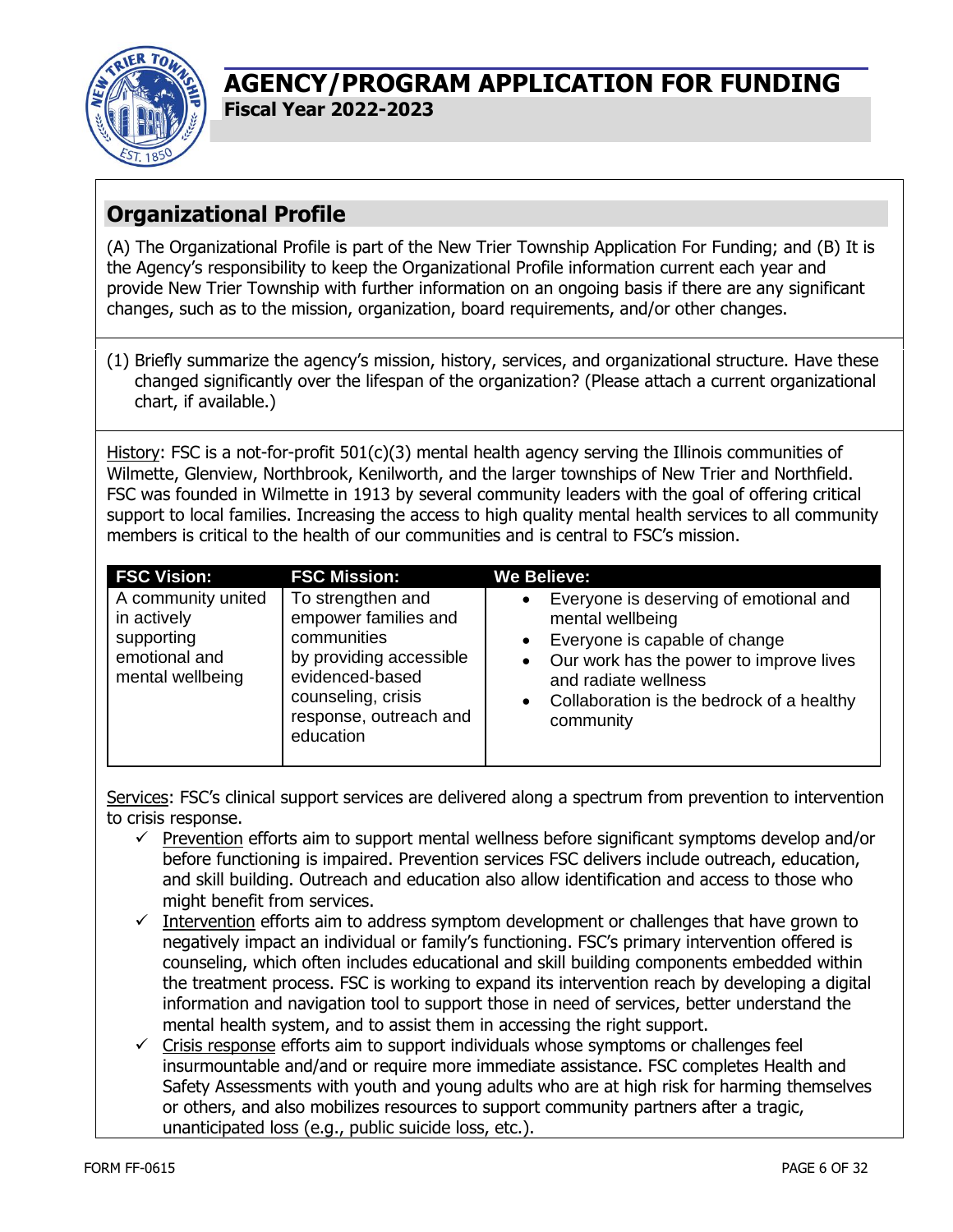

Organizational Structure: Over the course of FY21, FSC was led by Executive Director, Renee Z. Dominguez, Ph.D., with support from Clinical Director, Dr. Cody Schraft. At the end of May 2021, Dr. Schraft resigned from FSC, securing employment closer to her home. Consequently, Dr. Dominguez began to consider innovative ways to support FSC's path forward, incorporating lessons learned from delivering mental health services during the global pandemic (e.g., new digital modalities). As our community moves through the next phase of pandemic response, FSC remains committed to continuing this important work, not only in person, but with a growth plan to offer new digital options as well.

To support FSC into this next phase, Dr. Dominguez championed a new leadership partnership at FSC, a Co-Executive Directorship, and actively recruited Chris Northwick for this role. Chris Northwick, an FSC Board member since 2017, brings a unique combination of experiences as an executive and consultant with a background in operations, marketing, and digital platforms. Additionally, she has a long history of public service in the community, including eight years as a School Board Member of District 34, four of those serving as President, as well as a member of the Leadership Council of NSSED (Now the True North Educational Cooperative).

FSC's Board of Directors adopted the new Co-Executive Director structure on June 28, 2021 which was implemented on July 1. This change closely coincided with the opening of the FSC's expanded offices. The cumulative changes at FSC will allow even greater mental health support to align with our vision of a community united in actively supporting emotional and mental wellbeing.

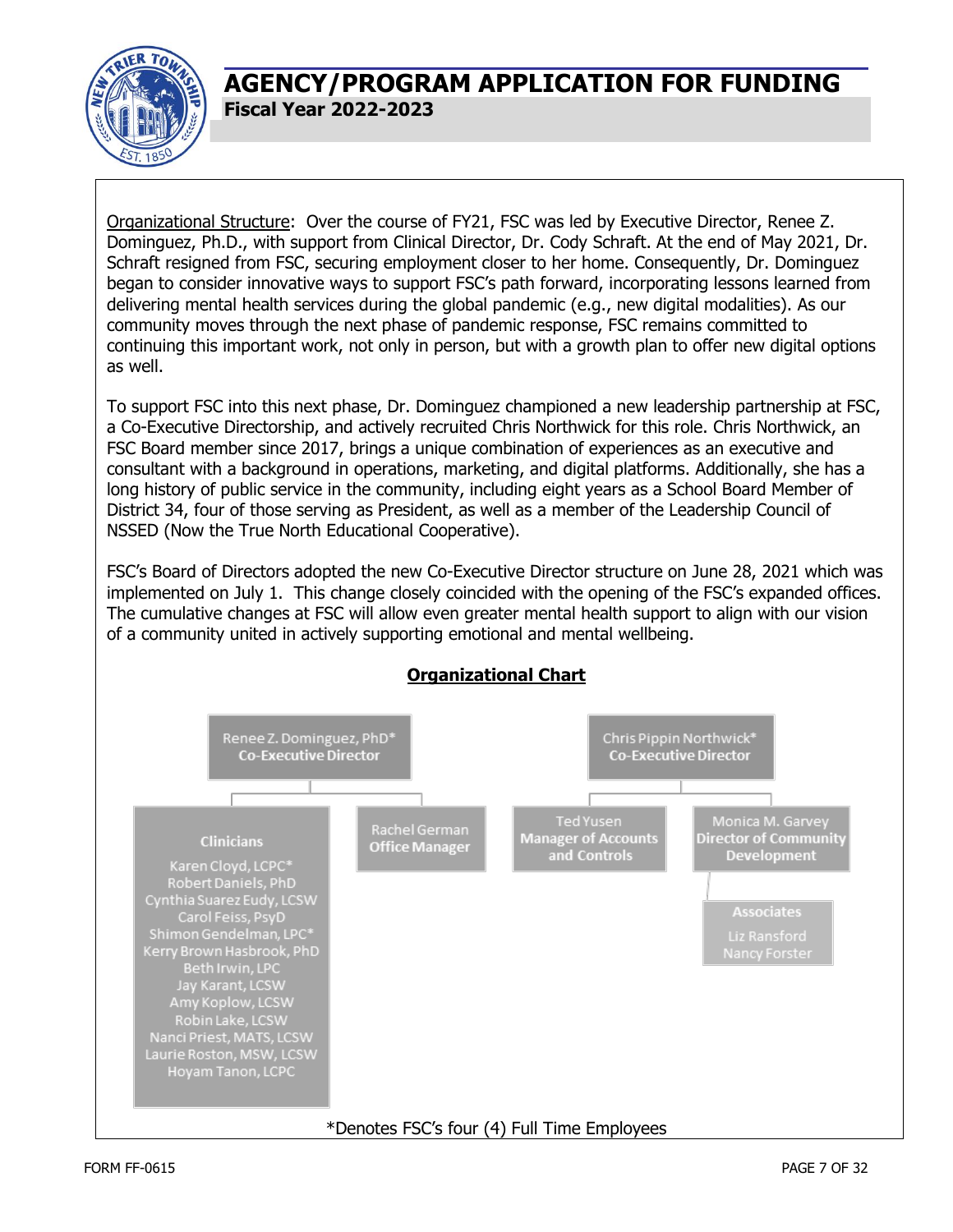

(2) Briefly summarize the role of the board and the requirements for serving on it. What role does the board play in the administration and operation of your organization and what is the desired size of a full and active board?

The role of the FSC Board is to administer and regulate the affairs of FSC. The Board actively pursues the objectives and mission of FSC and has discretion in the disbursement of its funds. It adopts rules and regulations for the conduct of its business.

Board Member Requirements:

- 1. Serve as an active advocate and ambassador for FSC's mission and vision.
- 2. Regularly attend board and committee meetings and serve on one or more of the five board committees: Executive, Governance, Finance, Clinical Services, and Development.
- 3. Help support the charitable operations of the organization. Identify and cultivate relationships to support the organization as donors, volunteers, and advocates. Give an annual financial contribution to the best of personal ability. Sponsor or fill a table at FSC's annual benefit.

FSC strives to have a board roster of 15-20 board members

# **Agency/Program Funding Request Information**

#### **PROGRAM DESCRIPTION**

(1) Describe the services provided by this program, eligibility requirements, and the target population.

Counseling:

FSC provides affordable, accessible, and high-quality counseling to children, adolescents, adults, and families within the community seeking help for a wide range of emotional, behavioral, and relational difficulties.

FSC makes these services **accessible** to community members by accepting a wide range of insurances and offering a subsidized fee for those demonstrating need. FSC aims to support community members experiencing long-term financial challenges, in addition to those who face significant life changes that result in temporary financial setbacks (e.g., divorce, loss of job, COVID-19 impacts).

Given that mental health issues impact individuals across the lifespan, FSC is structured to provide outpatient counseling for children, adolescents, adults, and families. In addition to financial accessibility, FSC operates seven days a week, including evening and weekend hours, to ensure community members are able to obtain services that fit, not interfere, with their other commitments. FSC also offers these services in person, or via telehealth. FSC sets itself apart from other community mental health agencies through its service delivery by experienced, licensed clinicians who have expertise in treating varying presenting issues and populations. FSC therapists include licensed clinical psychologists, licensed clinical social workers, licensed clinical professional counselors, and licensed professional counselors. FSC clinicians are trained in a wide range of evidence-based interventions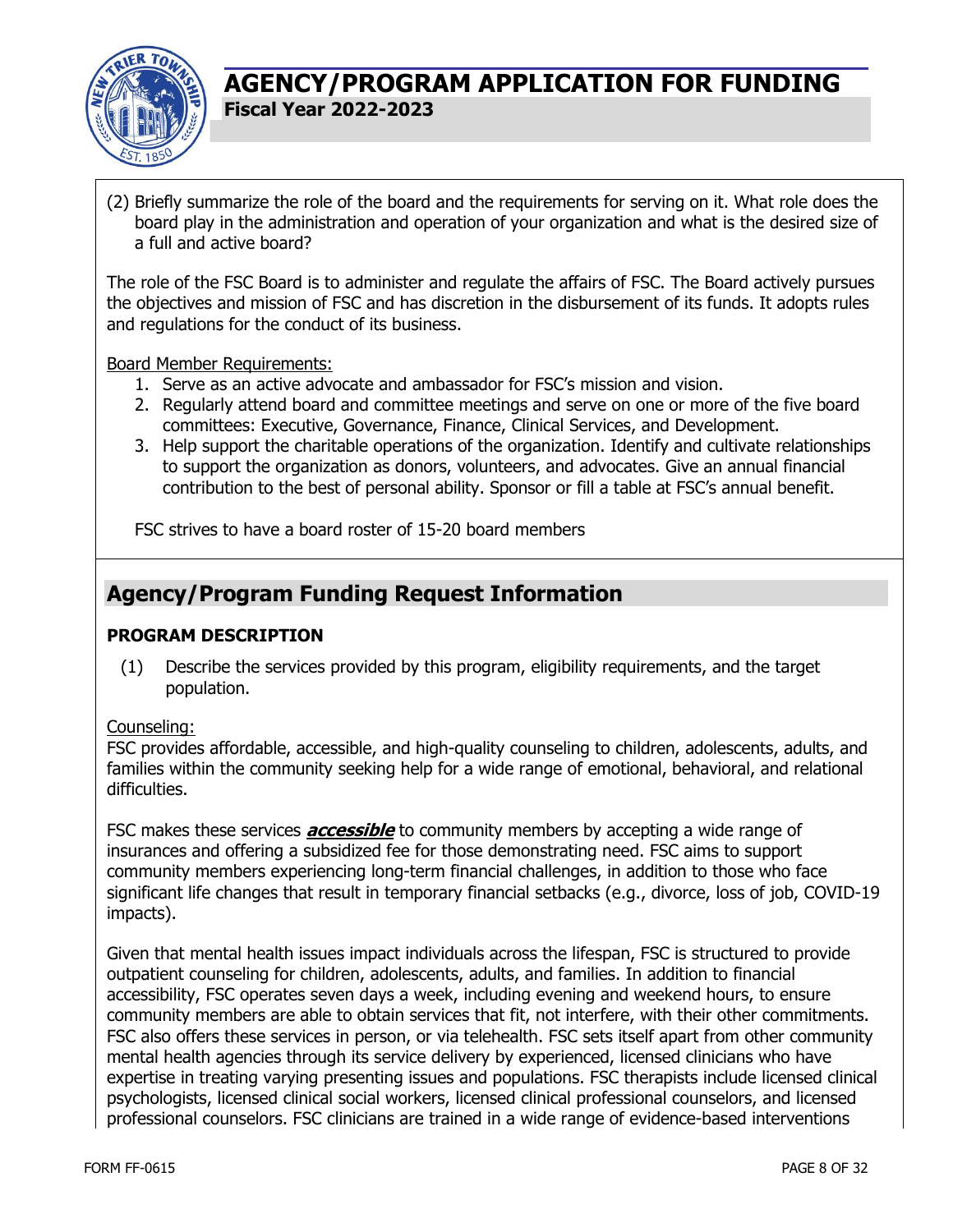

including, but not limited to, Cognitive-Behavioral Therapy (CBT), Internal Family Systems (IFS), Psychodynamic Psychotherapy, Dialectical Behavior Therapy (DBT), Resilience Builder Program (RBP), and Eye Movement Desensitization Reprocessing Therapy (EMDR). FSC's staffing patterns allow us to work with the vast majority of people seeking services who need weekly outpatient counseling.

FSC clients present with a wide range of initial concerns. The following is a sample of common issues addressed through FSC's counseling services:

- Emotional difficulties (e.g., depression, anxiety, anger, etc.)
- Adjustment to COVID-19, traumatic loss in the wake of COVID-19
- Adjustment to changes in family composition (due to divorce, death, birth, college, etc.)
- Challenges with parenting including behavior management and managing social media
- Substance Abuse problems
- Challenges with illness, aging, death, and loss
- Trauma exposure, adverse experiences, child abuse, or neglect

FSC delivered counseling services to 271 individuals and provided 4,608 counseling sessions in FY21.

#### Crisis Response:

When a student is identified as "at risk" for self-injury, death by suicide, or harm to others, FSC provides same day access to a Health and Safety assessment and support in establishing subsequent counseling services. FSC communicates with referring school personnel after the assessment is completed in order to facilitate collaborative support for the student's safety and wellbeing, and to make recommendations for next steps (e.g., level of risk, level of care needed). While FSC discontinued this service during FY21 in response to pandemic restrictions, FSC has made this inperson service available to the community again. FSC has maintained the role of active community partner and leader on the Crisis Response Network of the North Shore (CRN) and is readily available to respond in the community to crises that arise within this context as well. Dr. Dominguez continues to serve on the Steering Committee of the CRN.

#### Outreach and Education:

FSC conceptualizes community-based workshops and presentations as prevention and intervention measures which support mental wellness in its communities. In addition to providing practical and useful information to support emotional wellness, these presentations facilitate community member discussions that establish bonds among members and further develop a connected community. These presentations can reduce stigmatization of individuals suffering from mental health issues and emphasize the benefits of obtaining professional support, which, in turn, bolsters community members' confidence in seeking much needed help.

During FY21, FSC delivered a six-part series of parent education presentations and follow up discussion groups to parents in Wilmette School District 39. Over 200 parent devices tuned into these programs at the time they were delivered, and many more viewed the webinars after the district posted the recorded versions of them. Additionally, FSC provided a number of presentations to other groups that included New Trier Township residents. The following chart details these presentations: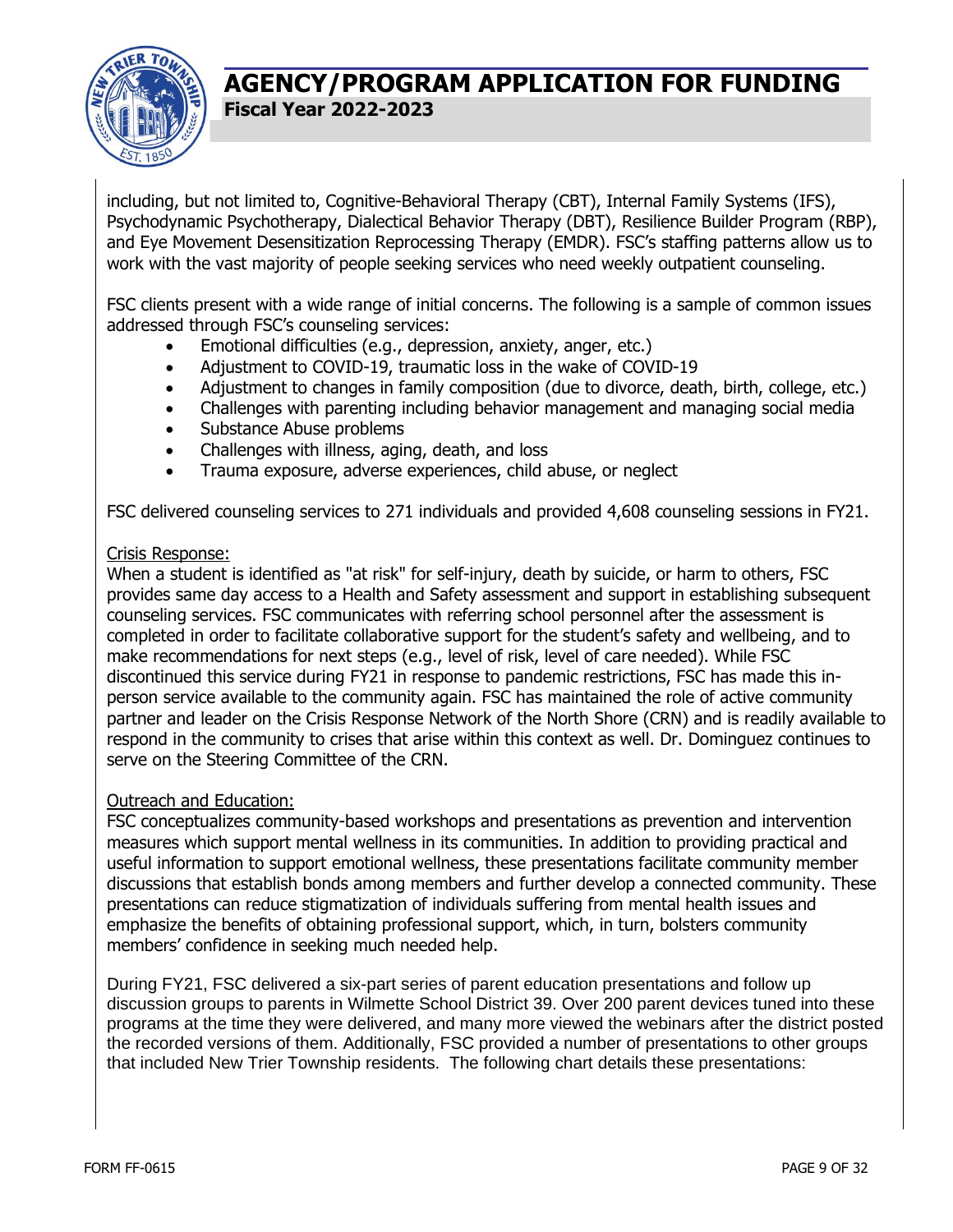

| <b>Program Title</b>                                                                                                                                                      | Partner                                           | <b>Audience</b>                                  | <b>Est. Number</b><br>participants |
|---------------------------------------------------------------------------------------------------------------------------------------------------------------------------|---------------------------------------------------|--------------------------------------------------|------------------------------------|
|                                                                                                                                                                           | North Shore                                       |                                                  |                                    |
| Current Trends in Cannabis Use and                                                                                                                                        | Coalition for a                                   |                                                  |                                    |
| Adolescents                                                                                                                                                               | <b>Substance Free</b>                             | Community                                        |                                    |
| (Moderated by FSC Executive Director)                                                                                                                                     | Community                                         | at Large                                         | 59                                 |
| When the World Feels Like a Scary Place:<br><b>Essential Conversations for Anxious Parents and</b><br><b>Worried Kids</b><br>(Author interview by FSC Executive Director) | <b>Family Action</b><br>Network (FAN)             | Community<br>at Large                            | 230                                |
| Social Relationships: Helping Kids Navigate                                                                                                                               | Wilmette School                                   |                                                  |                                    |
| <b>Friendships and Groups</b>                                                                                                                                             | District 39                                       | Parents D39                                      | 33                                 |
|                                                                                                                                                                           |                                                   |                                                  |                                    |
| Developmental Expectations: Helping Kids<br>Increase Competency and Independence                                                                                          | Wilmette School<br>District 39                    | Parents D39                                      | 15                                 |
|                                                                                                                                                                           | <b>Boys Hope Girls</b>                            |                                                  |                                    |
|                                                                                                                                                                           | Hope, Loyola                                      | Staff at                                         |                                    |
| LGBTQ+ and Allyship                                                                                                                                                       | Academy                                           | <b>BHGH</b>                                      | 20                                 |
| Adverse Experiences and COVID-19                                                                                                                                          | <b>Boys Hope Girls</b><br>Hope, Loyola<br>Academy | Staff at<br><b>BHGH</b>                          | 20                                 |
| Stress Management: Helping Kids Cope with                                                                                                                                 | Wilmette School                                   |                                                  |                                    |
| <b>Stress</b>                                                                                                                                                             | District 39                                       | Parents D39                                      | 20                                 |
| Supporting Healthy Digital Citizenship in Middle<br>Schoolers During COVID-19.                                                                                            | North Shore<br><b>Country Day</b>                 | Parents<br><b>NSCD</b>                           | 18                                 |
| Anxiety and Growth Mindset: Helping Kids<br>Cope with Challenges and Setbacks                                                                                             | Wilmette School<br>District 39                    | Parents D39                                      | 39                                 |
|                                                                                                                                                                           | Wilmette School                                   |                                                  |                                    |
| Whole Brain Child Approach                                                                                                                                                | District 39                                       | Parents D39                                      | 54                                 |
| Parenting During COVID-19: Supporting<br>Adjustment at Home and at School                                                                                                 | Wilmette School<br>District 39                    | Parents D39                                      | 45                                 |
| Chronic Stress & Traumatic Loss in the Time of<br>COVID-19: Supporting Students and Staff                                                                                 | Wilmette School<br>District 39                    | Staff D39                                        | 400                                |
| Coping and Living during COVID and Beyond:<br>Considerations after a year                                                                                                 | North Shore Senior<br>Center                      | Seniors,<br>Clinicians,<br>Community<br>at Large | 57                                 |

1,010

**FSC supported the New Trier Township communities through the virtual delivery of educational, uniquely tailored video presentations which supported the development of adaptive coping during the COVID era for parents, teachers, seniors, etc. Additionally, FSC provided support to parents by facilitating parent discussion groups. Tracking unduplicated participants in virtual formats is inherently difficult based on technology and with the goal to reach as many community members as possible registration was not always required.**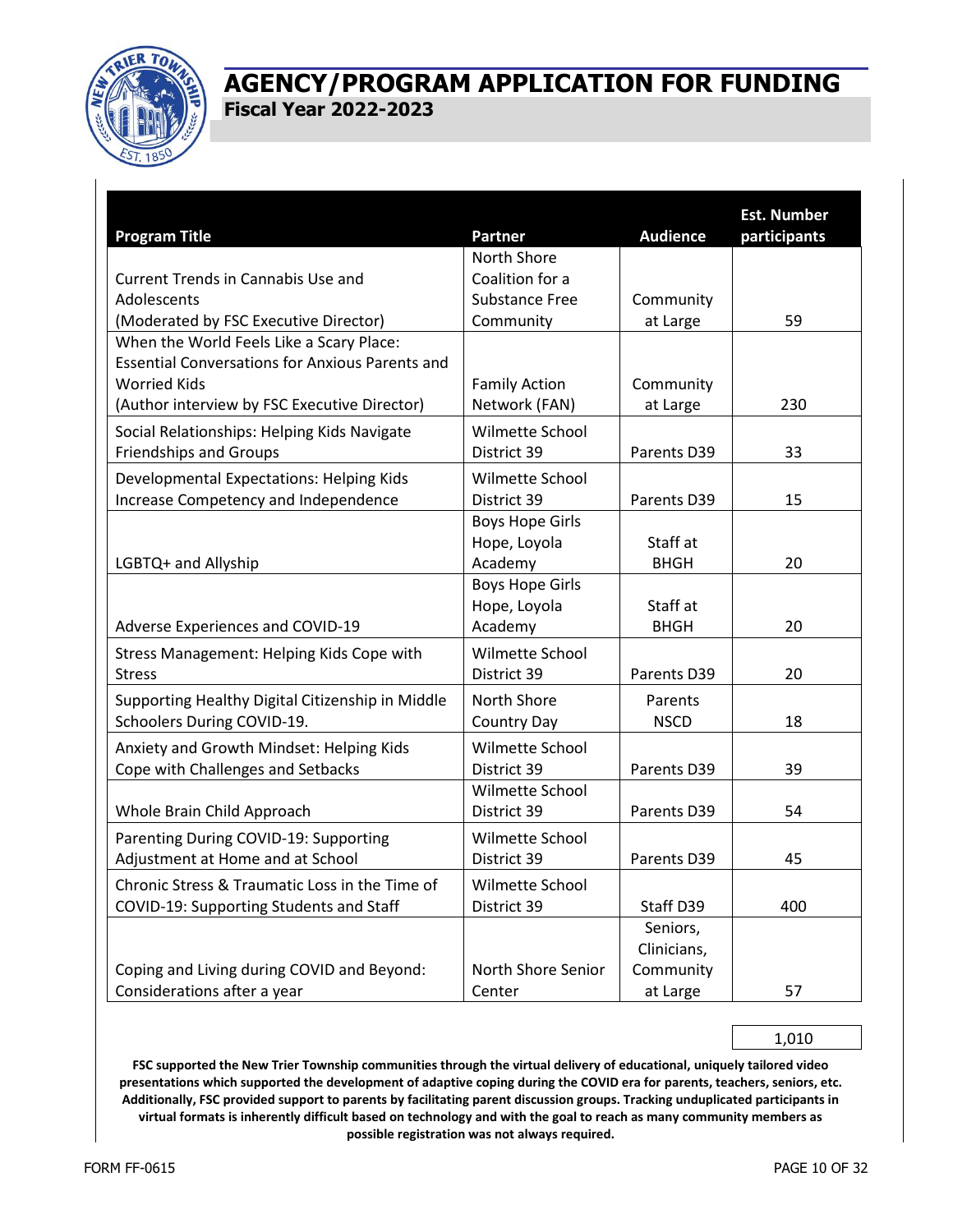

Addendum: Full list of FY21 FSC virtual presentations.

FSC continues to value partnerships and community collaborations and has increasingly integrated itself into the fabric of the New Trier Township community. Below are numerous ways in which FSC has collaborated within the New Trier Township during FY21:

- 1. FSC serves on the Steering Committee of the North Shore Coalition for a Drug-Free Community (also known as Key Coalition), and Dr. Dominguez Co-Chaired the Marijuana Subcommittee. The North Shore Coalition for a Drug-Free Community is working toward the development of a community-wide initiative to reduce substance use and abuse by youth in New Trier Township. During FY21, the coalition secured \$600,000 of federal funding to be utilized over the course of five years.
- 2. FSC continued to serve on the Crisis Response Network of the North Shore's Steering Committee.
- 3. FSC continued to collaborate with Family Service of Glencoe and the Counseling Center of the North Shore to determine allocations of New Trier Township scholarship funds for preschool daycare.
- 4. FSC's office manager reviewed and evaluated applications for financial assistance from Wilmette Wings, New Trier Hockey Club, and Wilmette Hockey Club, and recommended fee reductions for qualified families.
- 5. During COVID-19, leadership from the Family Service Center of Glencoe, the Counseling Center of the North Shore, continued to meet regularly to support each other and the service delivery to our communities during these unprecedented times.

#### Eligibility Requirements:

All individuals and families who reside, attend school, work, or worship within Wilmette, Glenview, Northbrook, Kenilworth, Northfield Township, and New Trier Township are able to apply for subsidized fee for counseling services. They must provide documentation to demonstrate financial need. Many of the outreach education programs are open to the public, unless a specific group has requested FSC to speak to their defined audience.

(2) How does this program fit in with one or more of the priorities identified by New Trier Township in its strategic plan? Please explain.

One of the key priorities identified by New Trier Township is to address the needs of the community by providing assistance directly to individuals of all ages, particularly its **youth**. FSC provides affordable counseling services to a wide range of individuals across the lifespan, from preschoolers to older adults. Numerous FSC clinical staff obtained specialized training to serve children, adolescents, and their families through the provision of evidence-based interventions. These staff members also seek out and maintain collaborative communication with relevant community providers (e.g., pediatricians, school social workers) to facilitate a team approach to further bolster the youth's overall wellbeing. Additionally, FSC maintains operational hours, such as after-school, evening, and weekend session availability, to ensure that the community's youth receiving counseling services are also able to attend school, participate in extra-curricular activities, and maintain quality time with friends and family. Lastly, FSC's outreach educational efforts are often focused on parent education in order to equip parents with useful, practical information to support their children's healthy and resilient development.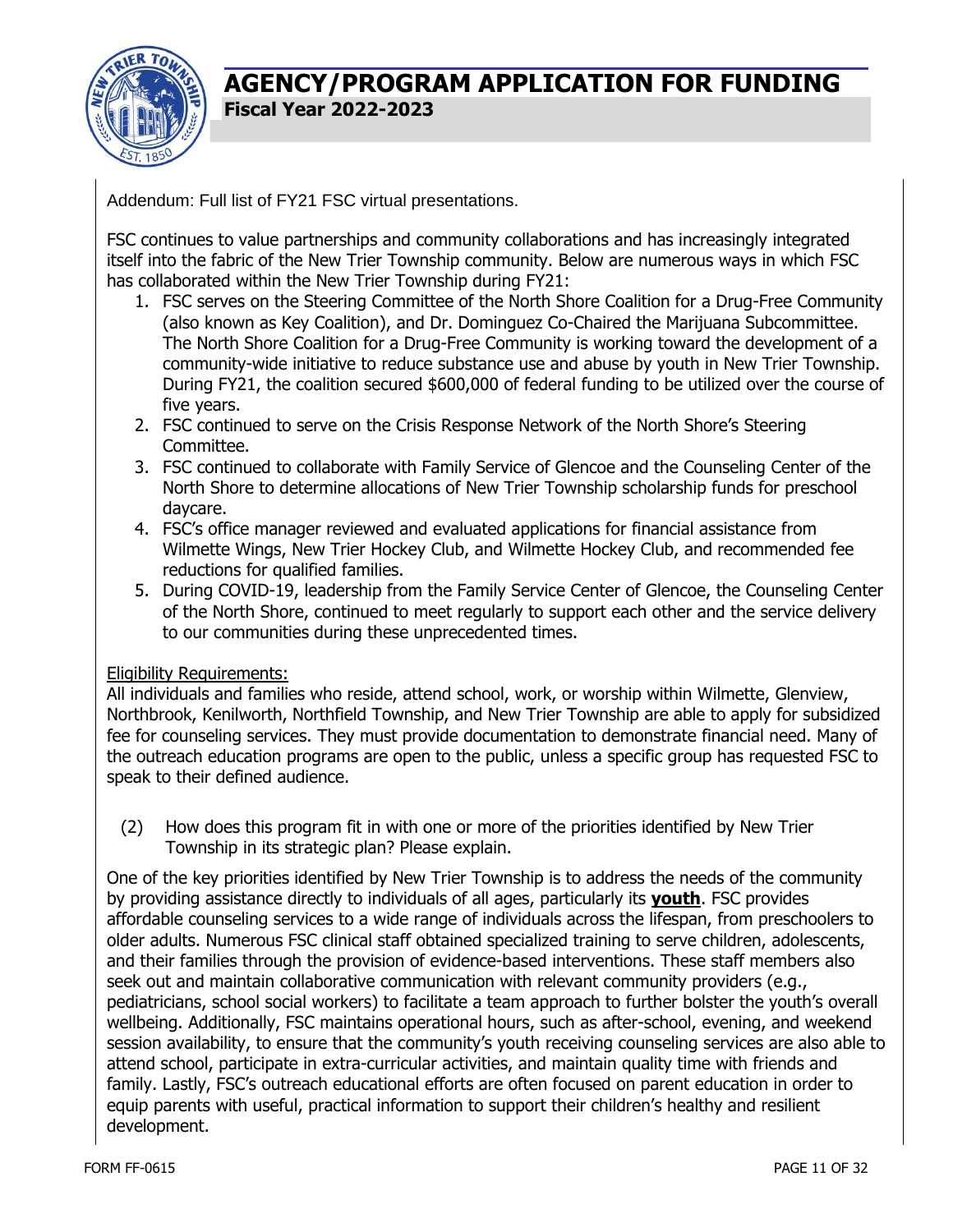

FSC's programs also address New Trier Township's priority of supporting **low-income families**. FSC is aware that accessibility to mental health support is even more difficult for low-income families due to limited resources. FSC seeks to increase accessibility of mental health services to low-income families by:

- $\checkmark$  offering a sliding scale fee option for individuals who are uninsured or underinsured
- $\checkmark$  paneling with a wide range of insurance providers, including those that reimburse at a lower rate
- $\checkmark$  collaborating with larger systems (e.g., Wilmette School District 39) that systematically interface with high need and underserved members of our community. These collaborations also provide greater access to more of the community
- $\checkmark$  offering services seven days a week, including evening and weekend hours, to ensure community members are able to obtain services that fit, not interfere with their other commitments
- $\checkmark$  delivering services in person or through telehealth
- $\checkmark$  retaining staff with varying expertise (i.e., presenting problems) in order to cast a wide net for service needs
- $\checkmark$  retaining staff who specialize in working with people across the lifespan (i.e., children, adolescents, adults, older adults)
- $\checkmark$  growing our clinical staff in order to be able to serve more
- $\checkmark$  maximizing FSC programming reach to allow broader audiences to benefit from the clinical expertise that is being carefully planned, delivered, and often captured digitally
- $\checkmark$  increasing the awareness of FSC accessibility, range of services, and building better supports for those in the community working to navigate mental health issues and options through digital outreach and navigation tools.

In the past fiscal year, FSC offered services on a subsidized basis for the vast majority of clients from the New Trier Township community, including acceptance of low-reimbursement insurances and reduced out-of-pocket fees. Further, approximately 12% of FSC's New Trier Township clients who reported their income live in households designated as "Low Income" (i.e., households that make less than two times the Federally determined Poverty Level).

| $\Box$ Aging in Place      | $\boxtimes$ Low Income Families  |
|----------------------------|----------------------------------|
| $\boxtimes$ Youth Services | $\Box$ Persons with Disabilities |
| Other                      |                                  |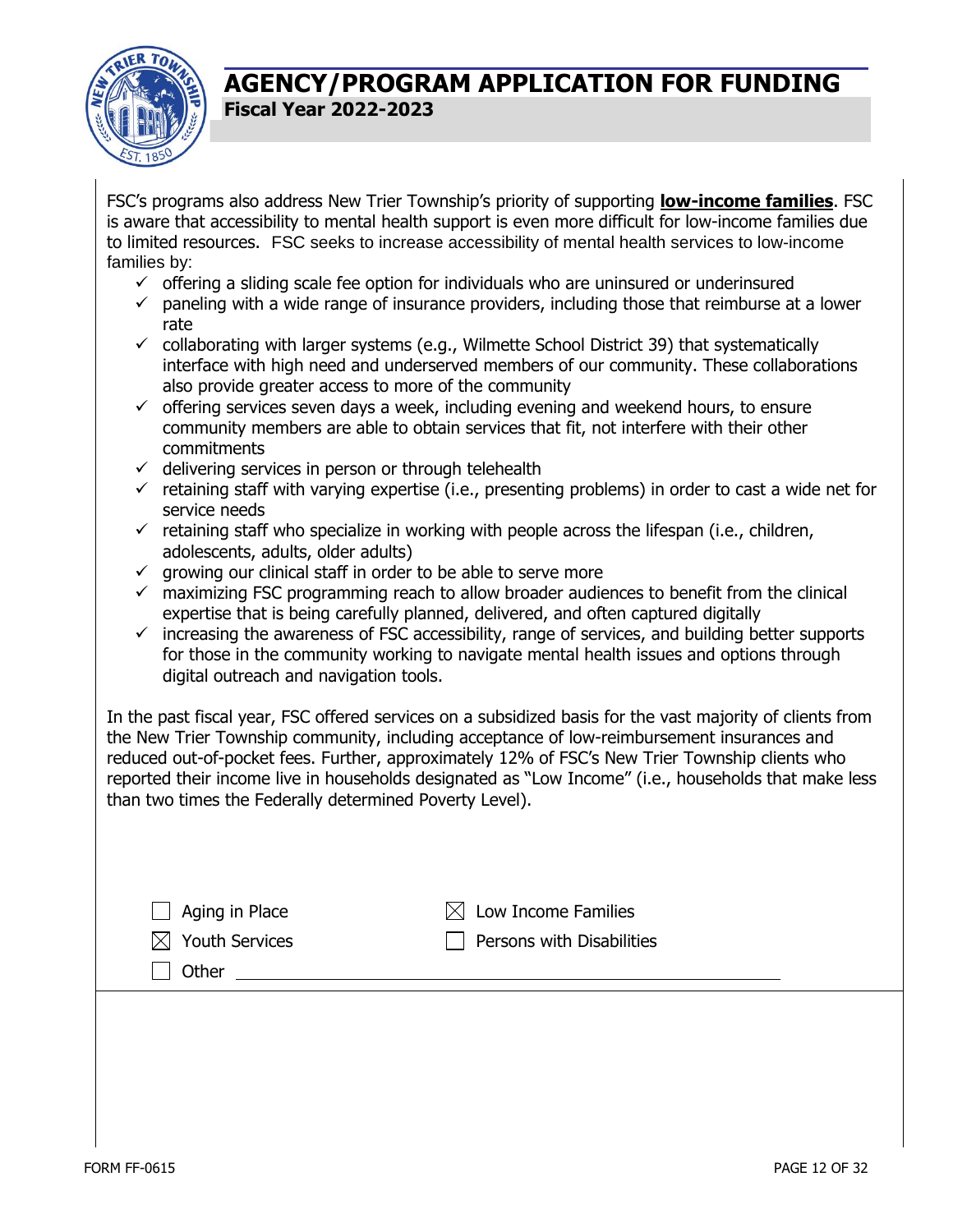

#### **NEED**

(3) Describe the need and demand for this program in the community and justify that it deserves investment of Township funding. You may include both data and examples of individual clients.

#### **Individual and Family Counseling Services Need**

FSC's services target preventing and addressing mental health issues for people across the lifespan. Even before COVID-19 emerged as a chronic traumatic stressor, mental health challenges were significant. On a national level, the prevalence of mental health issues was staggering and growing at unprecedented rates with onset of symptoms occurring at increasingly younger ages.

| So many affected:                                                                                                                                                                                                                                                                                                                                                                                                                                                                                                                                      |                                        | Too many without help:                                                                                                                                                                                                                                                                                                                                             |
|--------------------------------------------------------------------------------------------------------------------------------------------------------------------------------------------------------------------------------------------------------------------------------------------------------------------------------------------------------------------------------------------------------------------------------------------------------------------------------------------------------------------------------------------------------|----------------------------------------|--------------------------------------------------------------------------------------------------------------------------------------------------------------------------------------------------------------------------------------------------------------------------------------------------------------------------------------------------------------------|
| $\checkmark$ 20.6% of U.S. adults experienced<br>mental illness in 2019 (51.5 million<br>people). This represents 1 in 5 adults.<br>$\checkmark$ 5.2% of U.S. adults experienced<br>serious mental illness in 2019 (13.1)<br>million people). This represents 1 in 20<br>adults.<br>$\checkmark$ 16.5% of U.S. youth aged 6-17<br>experienced a mental health disorder in<br>2016 (7.7 million people)<br>$\checkmark$ 3.8% of U.S. adults experienced a co-<br>occurring substance use disorder and<br>mental illness in 2019 (9.5 million<br>people) | ✓<br>✓<br>$\checkmark$<br>$\checkmark$ | Only 44.8% of U.S. adults with mental illness<br>received treatment in 2019<br>Only 65.5% of U.S. adults with serious mental<br>illness received treatment in 2019<br>Only 50.6% of U.S. youth aged 6-17 with a<br>mental health disorder received treatment in<br>2016<br>The average delay between onset of mental<br>illness symptoms and treatment is 11 years |

Source: NAMI Mental Health By the Numbers <https://nami.org/mhstats>

The information comes from studies conducted by organizations like Substance Abuse and Mental Health Services Administration (SAMHSA), Centers for Disease Control and Prevention (CDC) and the U.S. Department of Justice. The terminology used reflects what is used in original studies. Terms like "serious mental illness," "mental illness" or "mental health disorders" may all seem like they're referring to the same thing, but in fact refer to specific diagnostic groups for that particular study.

Suicide rates in adolescents and young adults have also significantly increased. In Illinois, there has been a 41.1% increase in suicide rates between 2007-2009 and 2016-2018 (US Department of Health and Human Services, 2020). Early diagnosis and access to effective treatments and supports can provide children the opportunity to change their developmental trajectory and enhance overall wellbeing.

**Because mental health difficulties can negatively impact social relationships, academic performance, and self-esteem during childhood, as well as potentially lead to substance abuse and unemployment in adulthood, the impacts to a community with unmet mental health needs can be vast with many rippling impacts.**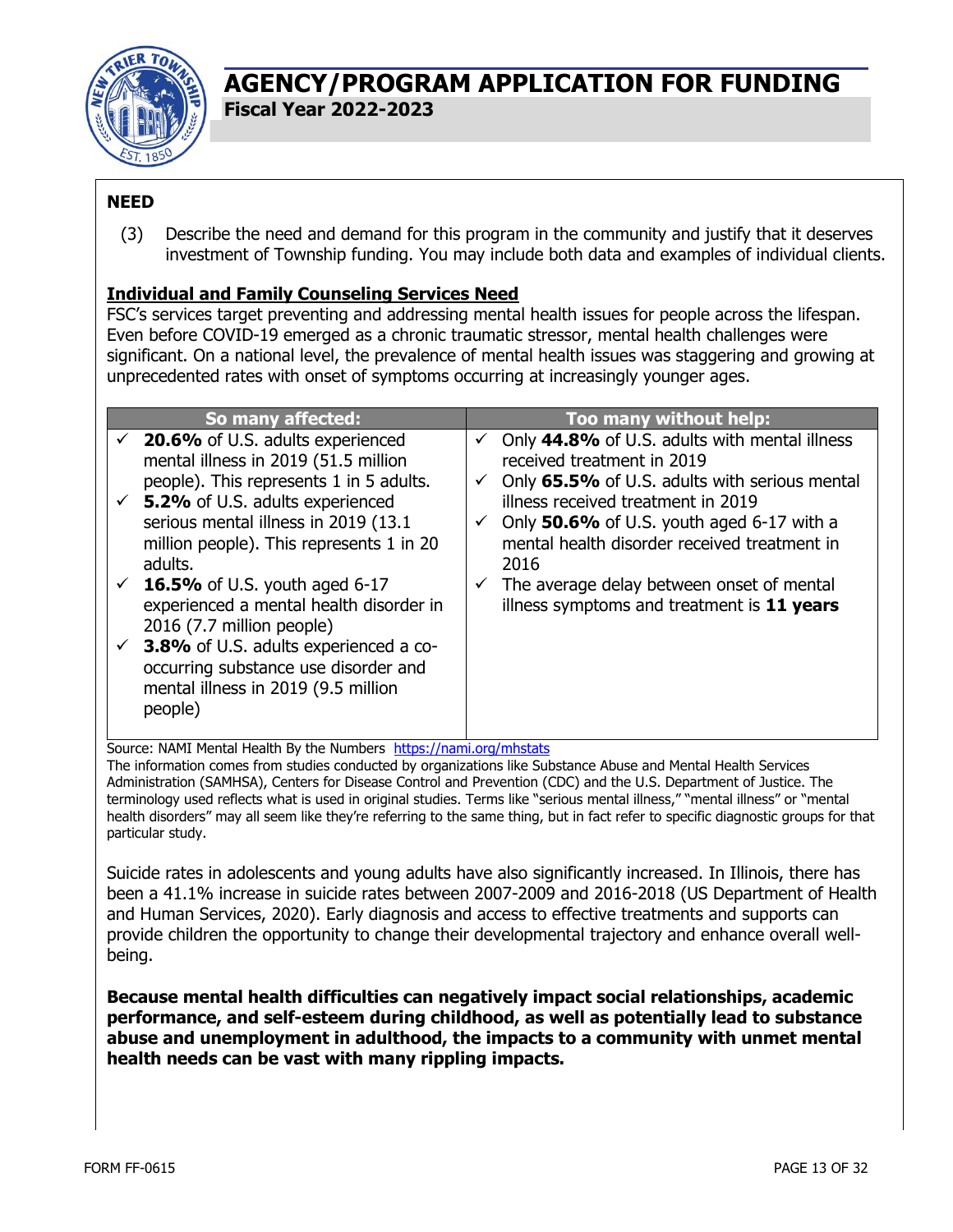

#### **Pandemic Impacts**

Early research findings suggest the COVID-19 pandemic and its impacts (i.e., sheltering in place, unemployment, etc.), are likely going to translate to a significant increase in mental health challenges faced by our community members.

| <b>Adults increased need</b>                                                                                                                                                                                                                                                                                                                                                                                                                                                                                                                                                                                                                                                                                                                                                                                  | <b>Adolescents increased need</b>                                                                                                                                                                                                                                                                                                                                                                                                  |
|---------------------------------------------------------------------------------------------------------------------------------------------------------------------------------------------------------------------------------------------------------------------------------------------------------------------------------------------------------------------------------------------------------------------------------------------------------------------------------------------------------------------------------------------------------------------------------------------------------------------------------------------------------------------------------------------------------------------------------------------------------------------------------------------------------------|------------------------------------------------------------------------------------------------------------------------------------------------------------------------------------------------------------------------------------------------------------------------------------------------------------------------------------------------------------------------------------------------------------------------------------|
| Over 40% of adults surveyed reported at<br>$\checkmark$<br>least one adverse mental health or behavioral<br>health condition.<br>Over 30% reported significant anxiety or<br>depressive symptoms.<br>The rates of anxiety were over three times<br>higher than they were compared to the same<br>time frame in 2019, and the rates of<br>depression were four times higher.<br>Over 26% reported symptoms of a trauma or<br>$\checkmark$<br>stress related disorder.<br>Over 10% considered suicide within the 30<br>$\checkmark$<br>days prior to the survey.<br>Twice as many people reported serious<br>$\checkmark$<br>consideration of suicide in the 30 days<br>prior to completing the survey compared to<br>the rate at which people reported considering<br>suicide over the course of the 12 months | 55% percent reported anxiety.<br>$\checkmark$<br>45% reported feeling excess stress.<br>$\checkmark$<br>61% reported feeling excess loneliness.<br>$\checkmark$<br>43% reported that they struggled with<br>depression.<br>Source: Harris Poll survey on behalf of the<br>National 4-H Council (2020) revealed that<br>70% of teenagers reported that they were<br>struggling with mental health issues in the<br>wake of COVID-19 |
| preceding the last administration of that<br>survey (10.7% versus 4.3%).<br>Source: The Morbidity and Mortality Weekly<br>Report (2020), issued by the CDC                                                                                                                                                                                                                                                                                                                                                                                                                                                                                                                                                                                                                                                    |                                                                                                                                                                                                                                                                                                                                                                                                                                    |

It is also noteworthy that young adults, especially women and those with lower incomes, are experiencing higher levels of psychological distress according to Pew Research (Survey of US adults conducted Feb 16-21, 2021)

Research consistently demonstrates the effectiveness of evidence-based treatment on mental health problems, but barriers to accessing these services exist, even within the New Trier Township community. Limited financial resources are a significant barrier to accessing service. The majority of local private practice clinicians identify as "out of network" providers or only accept insurances that reimburse at relatively high rates. This results in limited accessibility by community members who are enrolled with other insurance companies and/or cannot afford out-of-pocket costs. High premiums, deductibles, and co-pays also limit community members' use of health insurance benefits when financial resources are needed for other household expenses. These financial barriers were intensified by COVID-19 and its impacts. Illinois reached its highest level of unemployment in over 40 years as a result of COVID-19. Not only is unemployment related to significant increases in mental health issues and subsequent needs, it also serves as barriers to access:

- 1. Unemployed individuals do not have an income to pay for services; and
- 2. Employer-issued health insurance is discontinued, therefore, limiting affordable care.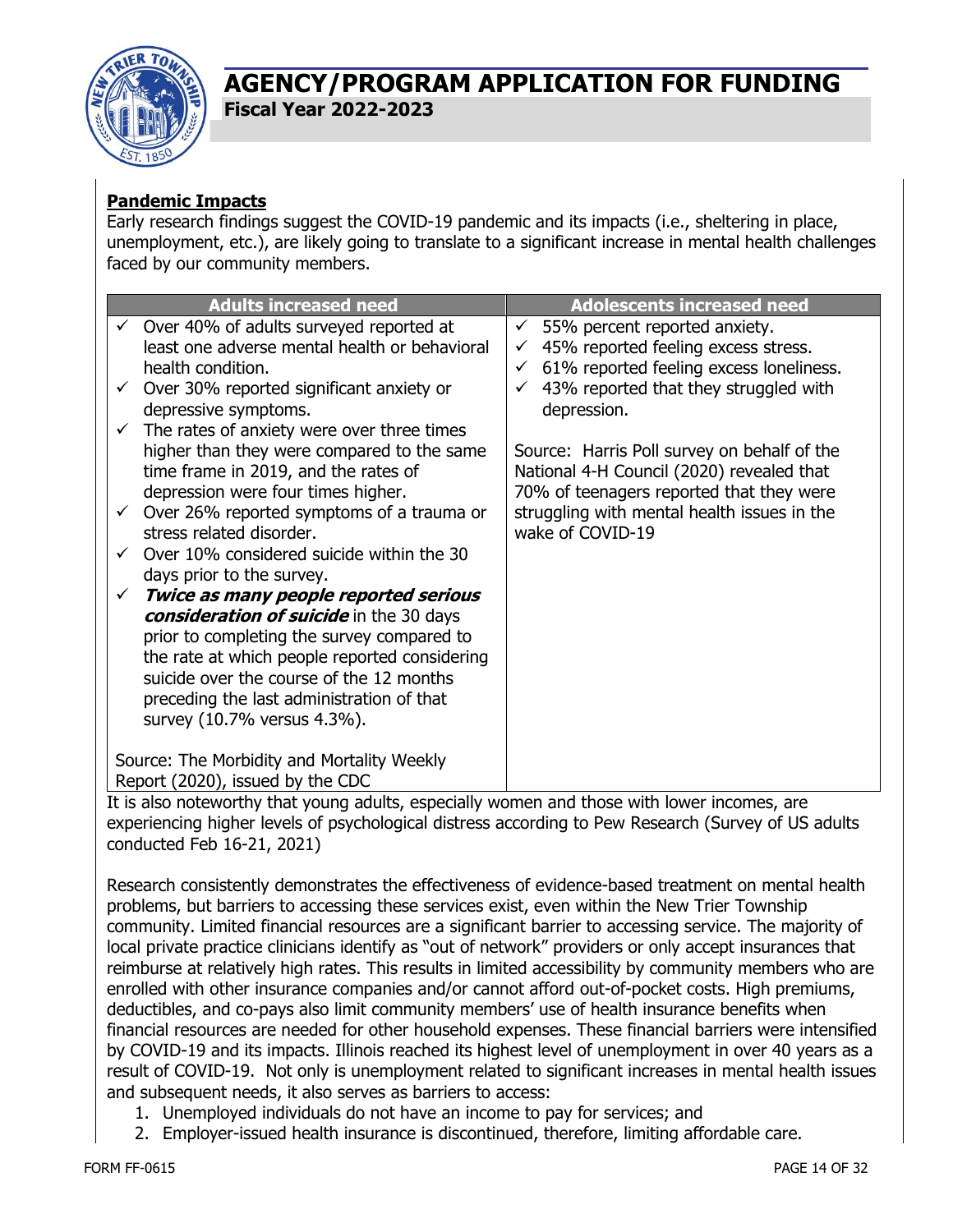

In the wake of COVID-19 and its economic impact, issues related to accessing high-quality mental health services have only intensified.

FSC has recognized the immediate impact on local community members through increases in service provision during FY21 and having to maintain a waitlist and/or make referrals out in the community. This past fiscal year, FSC observed the return of former clients requesting reengagement in services and a significant number of requests from local organizations for support. FSC's outreach programming substantially diversified and expanded in response to mental health support needs that were borne out of the pandemic and included support to school districts in supporting parents, students, and staff, as well as for local human services department to support its essential workers.

(4) Are you able to meet the full demand for this service or is there a waiting list? What new or unmet needs do you see in the community or for the clients served in this program?

#### **Additional capacity in response to greater service demand.**

Despite providing more service delivery in FY21 compared to FY20, there were various times during FY21 that FSC maintained a waitlist and/or referred potential clients out for services. This was due to higher demand, as well as staffing challenges faced by FSC during FY21. Specifically, one of FSC's clinicians resigned abruptly after a family tragedy, another clinician went into private practice, and FSC's Clinical Director resigned. Despite the competitive job market, FSC hired another full-time therapist at the end of FY21, an independent contract therapist at the beginning of FY22, and plans to hire another full-time therapist during FY22. Additionally, FSC moved into a larger office space to be able to expand our capacity to serve even more clients. These changes have already expanded FSC's capacity to provide more clinical service to New Trier Township residents, and FSC no longer has a waitlist at this time. FSC anticipates beginning a clinical training program in FY23 and the expanded office space will accommodate this growth.

#### **Unmet Needs: Helping those with need find appropriate services.**

There is a great deal of evidence demonstrating the positive impact of clinical work across the spectrum of services. New Trier Township communities are fortunate to have a social service agency safety net comprised of multiple agencies that can offer assistance; however, as data illustrates in Question 3, many in our communities have unmet needs due to barriers such as:

- 1. The knowledge/understanding that effective help is available
- 2. Stigma around asking for help
- 3. Navigation of options, types of services, service providers, and insurance to access help
- 4. Misinformation
- 5. Cost (including those with insurance, but particularly for those without)
- 6. Timely access (waiting lists for services have been prevalent during the pandemic, even for those able overcome all the barriers above)

FSC works to remove barriers and has historically focused on affordability and accessibility to counseling. Looking forward, FSC seeks to find innovative ways to overcome these barriers. Digital avenues made more common place during the pandemic can extend the reach of our clinicians to those in need.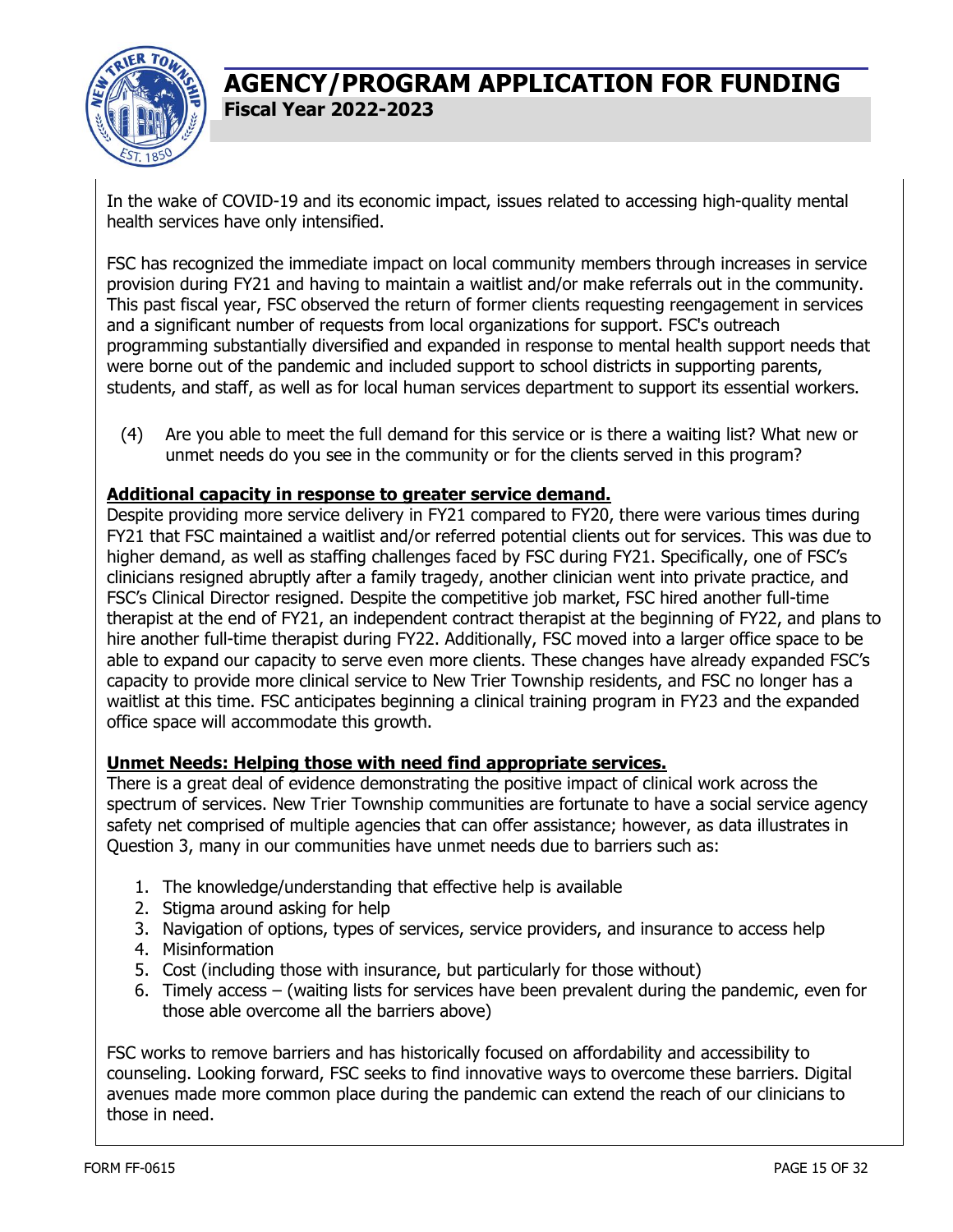

Pandemic triggering stress coupled with greater time spent on the Internet, unvetted options for mental health support and misinformation are pervasive. Those in need often find it quite challenging to navigate a path to reliable support. The National Alliance on Mental Illness recently published survey findings, "NAMI has confidence that improving the accuracy and user experience of mental health navigation tools could have a major positive impact on effectively connecting more people to treatment and support services before they reach a crisis." [Source: Needs and Experiences of Users of Digital Navigation Tools for Mental Health Treatment and Supportive Services: Survey Study. Published on 6.9.2021 in [Vol 8, No 6](https://mental.jmir.org/2021/6/e27022)  [\(2021\): June](https://mental.jmir.org/2021/6/e27022) JMIR Mental Health]

An overview of navigational challenges:

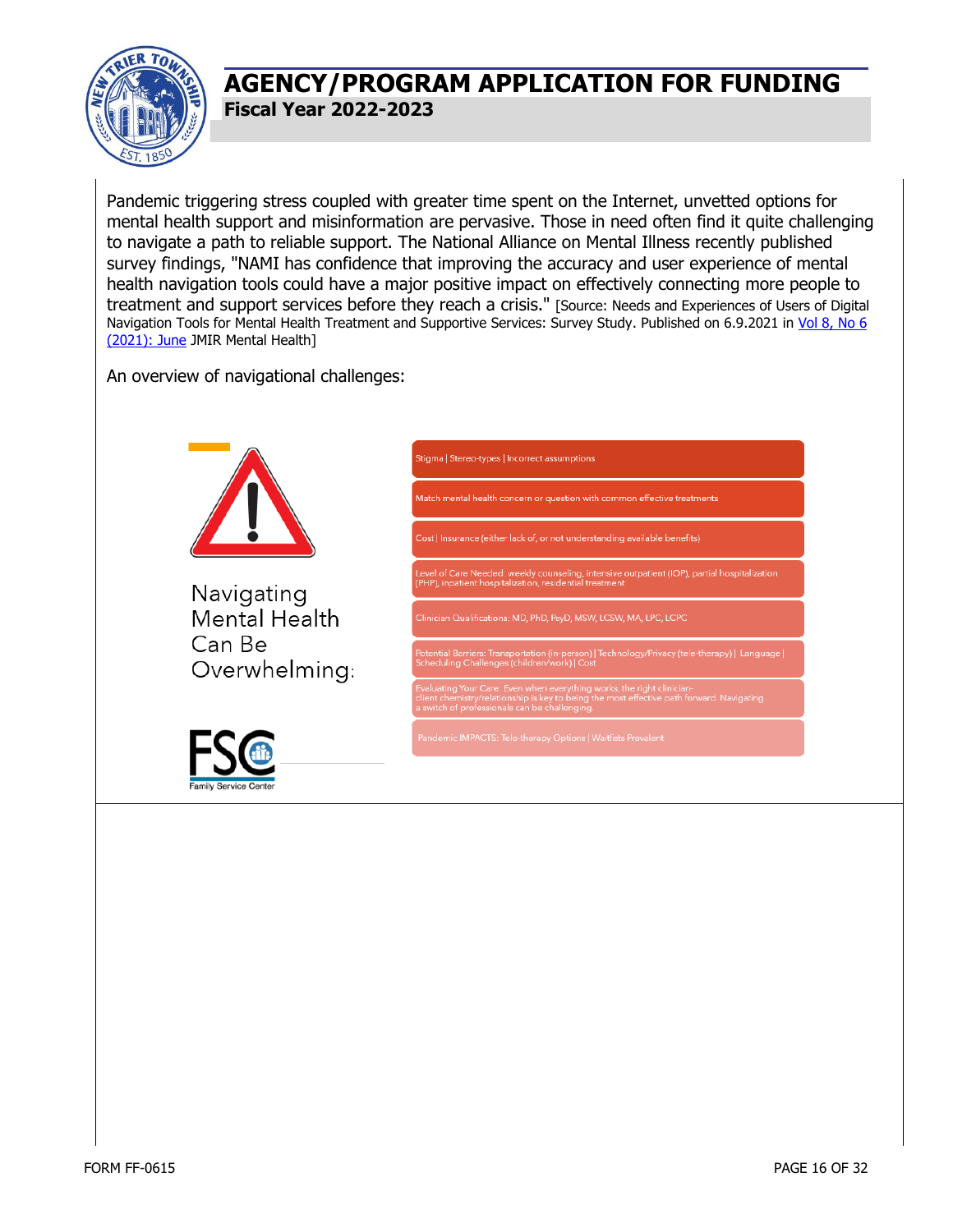

#### **CAPACITY**

(5) Demonstrate that the program has the vision, personnel, and skills to successfully carry out the program and achieve its goals, objectives and performance measures.

As a board member at FSC, in FY18 Chris Northwick (FSC's current Co-Executive Director) initiated and led FSC's last 2-year Strategic Planning process. As a result, FSC purposefully targeted a number of agency initiatives and goals and has tracked outcomes associated with these. Below is a summary chart that highlights FSC's Initiative, Goals and Outcomes from FY21.

| <b>Initiative</b>      |    | 20-21 Goal(s)                                                            | <b>Outcome</b>                                                            |
|------------------------|----|--------------------------------------------------------------------------|---------------------------------------------------------------------------|
| <b>INITIATIVE 1A</b>   | 1. | Report to Board with                                                     | FSC successfully moved locations on                                       |
| Identify facility      |    | recommendations for strategic                                            | May 27, 2021 allowing for added                                           |
| requirements needed    |    | needs going forward, including                                           | capacity to serve our communities.                                        |
| to support agency long |    | recommendation on May 2021                                               |                                                                           |
| term goals.            |    | expiring lease.                                                          |                                                                           |
|                        | 2. | Board vote on direction.                                                 |                                                                           |
|                        | 3. | Execute plan as needed:                                                  |                                                                           |
|                        |    | a. Renegotiate                                                           |                                                                           |
|                        |    | Terminate and find<br>b.                                                 |                                                                           |
|                        |    | alternative                                                              |                                                                           |
| <b>INITIATIVE 1B</b>   | 1. | Continuous re-evaluation of                                              | FSC has integrated telehealth into the                                    |
| Adapt programs and     |    | cost/benefit analysis of the provision                                   | service strategy of the agency,                                           |
| services as needed to  |    | of telehealth services                                                   | allowing for wider and more                                               |
| proactively support    |    | 2. Establish best practice and CDC                                       | convenient options for clients we                                         |
| community needs        |    | mandated safety protocols to protect                                     | serve. We have been safely welcoming                                      |
| relative to COVID-19   |    | staff and clients.                                                       | clients who desire, in person service                                     |
|                        | 3. | Determine any need to                                                    | since July.                                                               |
|                        |    | modify/update Electronic Health                                          | FSC implemented a new Electronic                                          |
|                        |    | Record system in order to streamline                                     | Health Record system in Feb. 2021                                         |
|                        |    | provision of telehealth services.<br>4. Continued development of Single- | which allows better agency record<br>keeping and an integrated telehealth |
|                        |    | Session Consultation Model and                                           | delivery platform.                                                        |
|                        |    | related brief therapy modalities                                         |                                                                           |
|                        |    |                                                                          | FSC delivered 303 additional                                              |
|                        |    |                                                                          | counseling sessions in FY21 over FY20.                                    |
|                        |    |                                                                          | (+7% more sessions)                                                       |
|                        |    |                                                                          |                                                                           |
|                        |    |                                                                          | FSC was able to reach many more                                           |
|                        |    |                                                                          | community members during the                                              |
|                        |    |                                                                          | pandemic by adapting to new                                               |
|                        |    |                                                                          | technologies for both counseling as                                       |
|                        |    |                                                                          | well as education, skill building, and                                    |
|                        |    |                                                                          | crisis support.                                                           |

#### **FSC 2020-2021 Initiatives, Strategic Goals, and Outcomes**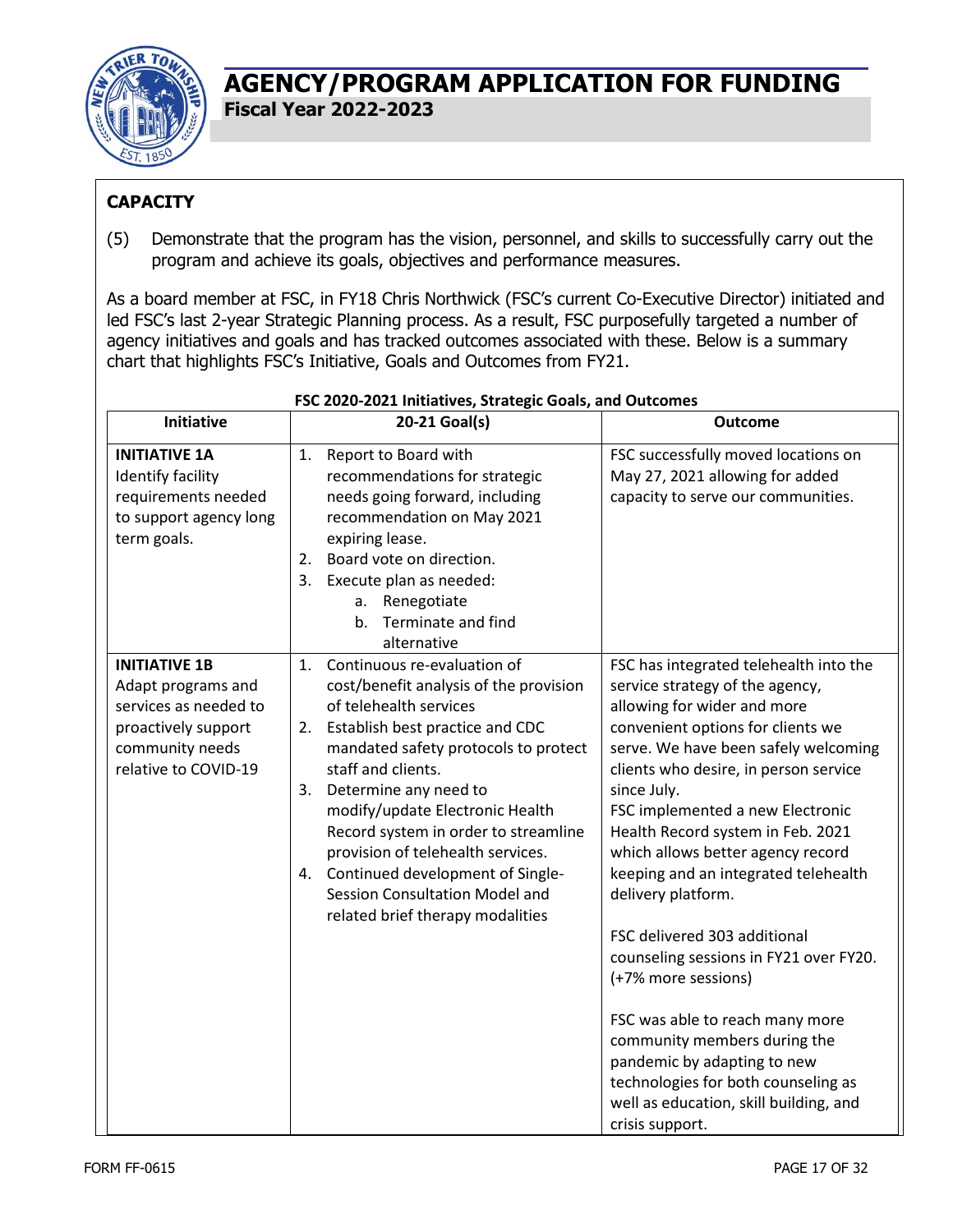

| <b>INITIATIVE 1C</b><br>Develop a systematic<br>method of assessing<br>community and<br>organizational needs<br>on a continuous basis<br>and ensuring that is<br>the driver of future<br>annual FSC budgets,<br>goals, and staffing.<br>This process will<br>provide a critically<br>important path to<br>assess the future<br>potential long-term<br>impacts of COVID19<br>on the agency. | 1.<br>3.                         | Develop a systematic method of<br>assessing community needs on an<br>ongoing basis (e.g., monitoring<br>waitlist/intakes, client surveys,<br>consultation with key community<br>leaders with Executive Director)<br>2. Engage and build new Advisory<br>Council<br>Recommend and build on existing<br>strategic planning process, so it is<br>continuous and built into<br>organization and board work.                                                                                                                                                                                                                                                                                          | The strategic planning process was<br>moved to FY22 with Board approval<br>once the agency move was<br>determined.<br>FSC created a new Advisory Council<br>which currently has 21 active<br>community leaders and FSC<br>ambassadors.                                                                                                                                                                                                                                                                                                                                                                                                                                                                                                                                                                                                                                                                                    |
|--------------------------------------------------------------------------------------------------------------------------------------------------------------------------------------------------------------------------------------------------------------------------------------------------------------------------------------------------------------------------------------------|----------------------------------|--------------------------------------------------------------------------------------------------------------------------------------------------------------------------------------------------------------------------------------------------------------------------------------------------------------------------------------------------------------------------------------------------------------------------------------------------------------------------------------------------------------------------------------------------------------------------------------------------------------------------------------------------------------------------------------------------|---------------------------------------------------------------------------------------------------------------------------------------------------------------------------------------------------------------------------------------------------------------------------------------------------------------------------------------------------------------------------------------------------------------------------------------------------------------------------------------------------------------------------------------------------------------------------------------------------------------------------------------------------------------------------------------------------------------------------------------------------------------------------------------------------------------------------------------------------------------------------------------------------------------------------|
| <b>INITIATIVE 2A</b><br>Successfully hire and<br>onboard new full time<br>Clinical Director, as<br>well as other<br>infrastructure/staffing<br>changes approved by<br>Board in July 2020 to<br>support long term<br>agency goals.                                                                                                                                                          | 1.<br>2.<br>3.<br>4.<br>5.<br>6. | Reduce the demand on Executive<br>Director to provide direct clinical<br>services to clients<br>Reduce the demand on the Executive<br>Director to provide regular<br>supervision and consultation to all<br>therapists at FSC<br>Create a more cohesive, integrated<br>clinical team for mutual support and<br>didactic opportunities<br>Create a structured, vibrant training<br>program for post-doctoral fellow<br>Future hiring of W2 clinicians should<br>be based on filling specific areas of<br>need for services/program<br>development<br>Continue to actively recruit 1099<br>licensed clinicians to provide<br>additional revenue in direct client<br>contacts with minimal overhead | Cody Schraft was promoted to Clinical<br>Director on August 1, 2020, While<br>successfully navigating through the<br>pandemic and increased agency<br>demand, Dr. Schraft resigned in May<br>2021.<br>Responding to growing non-clinical<br>and technological demands, Dr.<br>Dominguez, who has led the growing<br>clinical team at FSC the past seven<br>years, championed a new collaborative<br>co-leadership structure for FSC that<br>allowed added Clinical focus on the<br>emerging psychological impacts of<br>COVID-19 and, at the same, time<br>allows FSC to broaden its reach into<br>the community via new avenues made<br>commonplace during the pandemic.<br>Chris Pippin Northwick, was elected to<br>the FSC Board of Directors in 2017, and<br>joined Dr. Dominguez as of July 1, 2021<br>in Co-leading the organization.<br>Bringing a background in operations,<br>marketing, and digital platforms, |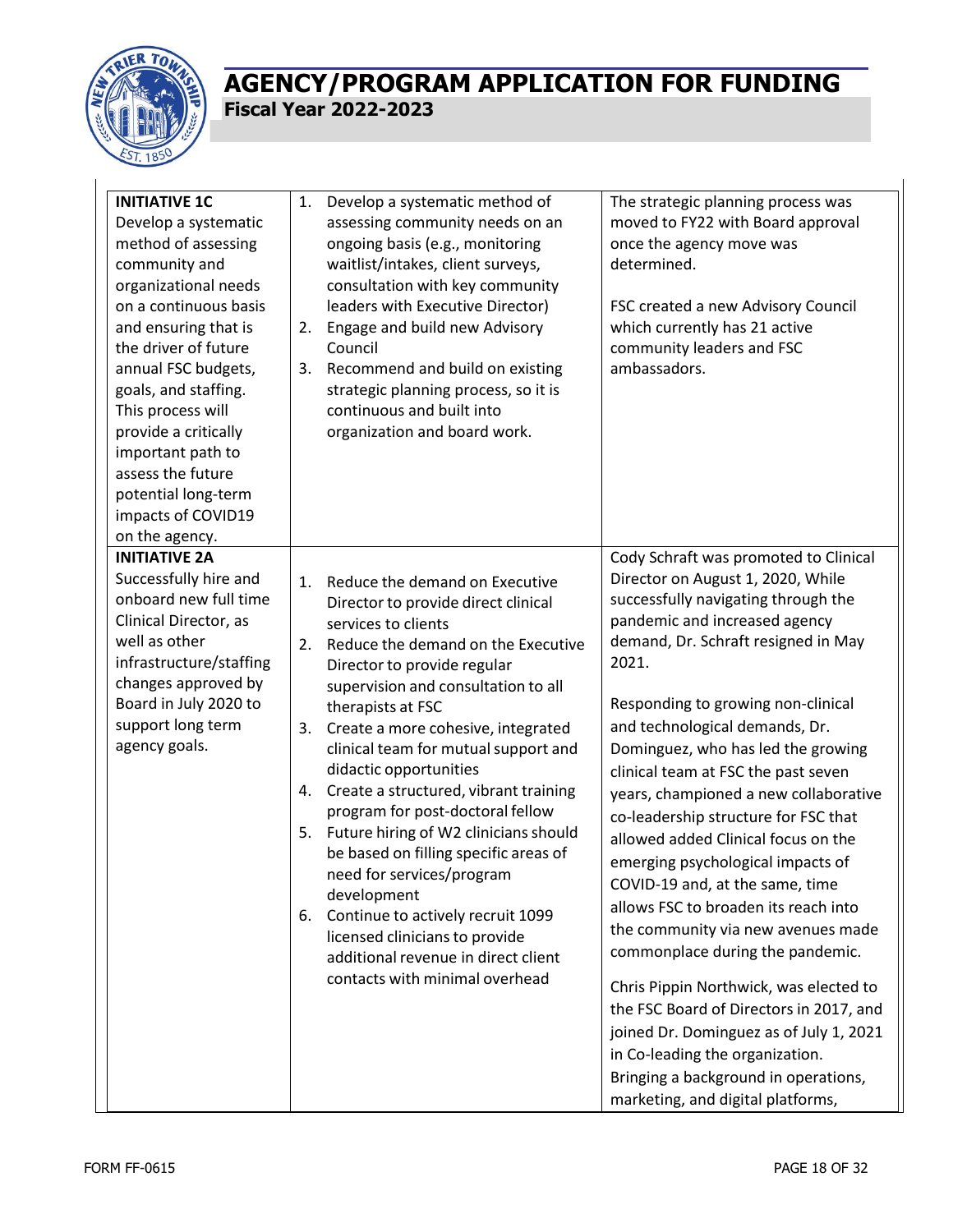

|                                                                                                                                                                                                       |                                                                                                                                                                                                                                                                                                                                                                                                                                                                                                | combined with a long history of public<br>service in the community.                                                                                                                                                                                                                                         |
|-------------------------------------------------------------------------------------------------------------------------------------------------------------------------------------------------------|------------------------------------------------------------------------------------------------------------------------------------------------------------------------------------------------------------------------------------------------------------------------------------------------------------------------------------------------------------------------------------------------------------------------------------------------------------------------------------------------|-------------------------------------------------------------------------------------------------------------------------------------------------------------------------------------------------------------------------------------------------------------------------------------------------------------|
|                                                                                                                                                                                                       |                                                                                                                                                                                                                                                                                                                                                                                                                                                                                                | This change will allow even greater<br>mental health support that aligns with<br>our vision of a community united in<br>actively supporting emotional and<br>mental wellbeing.<br>FSC also successfully hired 2 clinicians<br>in FY21.                                                                      |
| <b>INITIATIVE 2B</b><br>Make<br>recommendations for<br>modifications to<br>offered employee<br>benefits to support<br>long term goals of<br>retaining a quality<br>team.                              | Add healthcare access to agency<br>1.<br>staff in 2021.<br>2. Prepare any recommendations for<br>additional healthcare or other<br>benefit changes by spring 2021.                                                                                                                                                                                                                                                                                                                             | FSC does now offer access to health<br>and dental insurance to staff. The<br>Board extended the evaluation of cost-<br>sharing benefit options to FY22.                                                                                                                                                     |
| <b>INITIATIVE 3A</b><br>Increase grant writing<br>and corporate<br>sponsorship<br>development                                                                                                         | Identify and secure grant writing<br>1.<br>expertise<br>2. Add FSC Board and Advisory support<br>to increase grant and sponsorship<br>outreach and support.<br>Develop more targeted approach to<br>3.<br>request funding for specific FSC areas<br>of focus that align with granting<br>agency/business goals.                                                                                                                                                                                | The focus on grant and tailored<br>sponsorship cultivation continues in<br>FY22. The new organizational<br>structure will allow for greater<br>resources in this area.                                                                                                                                      |
| <b>INITIATIVE 3B</b><br>Creation of FSC virtual<br>community to increase<br>opportunities for FSC<br>affiliation - building<br>connection,<br>engagement,<br>volunteers, referrals,<br>and donations. | Review and upgrade donor<br>1.<br>software/support and social media<br>presence as needed to be better<br>positioned for online/virtual<br>donation opportunities.<br>Develop a recommendation on how<br>2.<br>to create a potential "membership"<br>to feel connected with FSC - tapping<br>into access to its expertise (articles,<br>programs, presentations, webinars,)<br>connection to others in community<br>when needs arise, influence positive<br>community mental wellness efforts. | FSC successfully migrated to a new,<br>more robust, donor software tool.<br>The Adopt-A-Rock program was<br>successfully carried through FSC's 2 <sup>nd</sup><br>successful virtual fundraiser.<br>Continued efforts are in place to<br>develop greater affiliation and access<br>to the expertise at FSC. |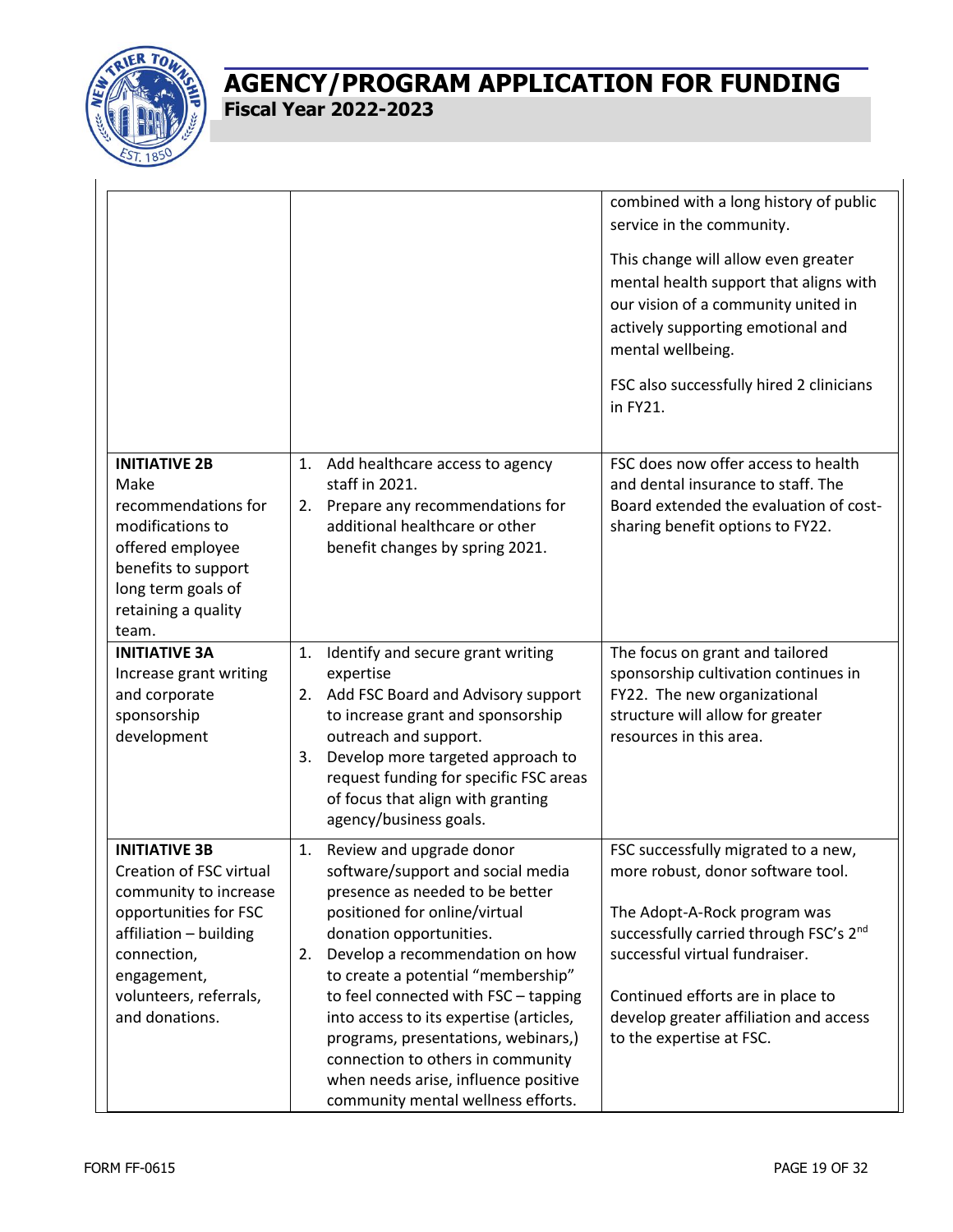

| Develop new potential ways for       |  |
|--------------------------------------|--|
| volunteers to connect with FSC       |  |
| (possibly build off of Adopt-a-Rock) |  |
| painting and/or placing events.      |  |

Utilizing the framework adopted in FY20, FSC has a clear path forward. FSC will continue to follow its strategic plan into FY22 with the following goals (pending board approval on 9/18/21):

#### **Goal 1: Adapt to Community Needs**

| <b>Initiative</b>       |     | Successful outcome will:                                                     |
|-------------------------|-----|------------------------------------------------------------------------------|
| A. Better Identify      | l1. | Allow FSC to better understand needs in the community.                       |
| Community Needs         |     | Lay out a strategic path forward for our agency.                             |
| through a Strategic     | Β.  | Adopt a process to ensure this is a process of continuous review and         |
| <b>Planning Process</b> |     | evolution going forward.                                                     |
|                         |     |                                                                              |
| B. Refine Programming   | 1.  | Allow greater access to clinical programing and educational opportunities to |
|                         |     | those in need by optimizing increased office space.                          |
|                         |     | Increase access to mental health education and resources.                    |
|                         |     | Allow better navigation of mental health resources through new technologies  |
|                         |     | made more prevalent during the pandemic.                                     |
|                         | И.  | Adapt programming to align with priority needs of our communities            |
|                         | 15. | Allow for a more robust evaluation of counseling services.                   |

#### **Goal 2: Adapt Infrastructure to Accomplish the Work**

| Initiative           |    | Successful outcome will:                                                            |  |  |  |  |
|----------------------|----|-------------------------------------------------------------------------------------|--|--|--|--|
| A. Adapt FSC         | 1. | Recommend best leadership structure for FSC in FY23.                                |  |  |  |  |
| Organization to Best | 2. | Align staff and structure with priority work and organizational goals.              |  |  |  |  |
| Support the Work     |    |                                                                                     |  |  |  |  |
| B. Attract & Retain  | 1. | Build a culture that attracts talented people to join our work and support FSC      |  |  |  |  |
| <b>Quality Staff</b> |    | Mission.                                                                            |  |  |  |  |
| C. Adapt Office &    |    | 1. Ensure the office is a welcoming and safe environment for all staff, clients and |  |  |  |  |
| Technology           |    | Visitors.                                                                           |  |  |  |  |
|                      |    | Utilize our resources in a way to maximize our ability to serve our mission.        |  |  |  |  |
|                      | 3. | Allow for better reporting on key agency aspects and allow for better strategic     |  |  |  |  |
|                      |    | decisions.                                                                          |  |  |  |  |

#### **Goal 3: Outreach and Funding to Further the Mission**

| <b>Initiative</b>         | Successful outcome will:                                                     |  |  |  |
|---------------------------|------------------------------------------------------------------------------|--|--|--|
| A. Define Overall         | 1. Allow FSC to better manage and align resources and fundraising efforts to |  |  |  |
| <b>Funding Strategies</b> | greatest impact of mission.                                                  |  |  |  |

 $\mathbf{I}$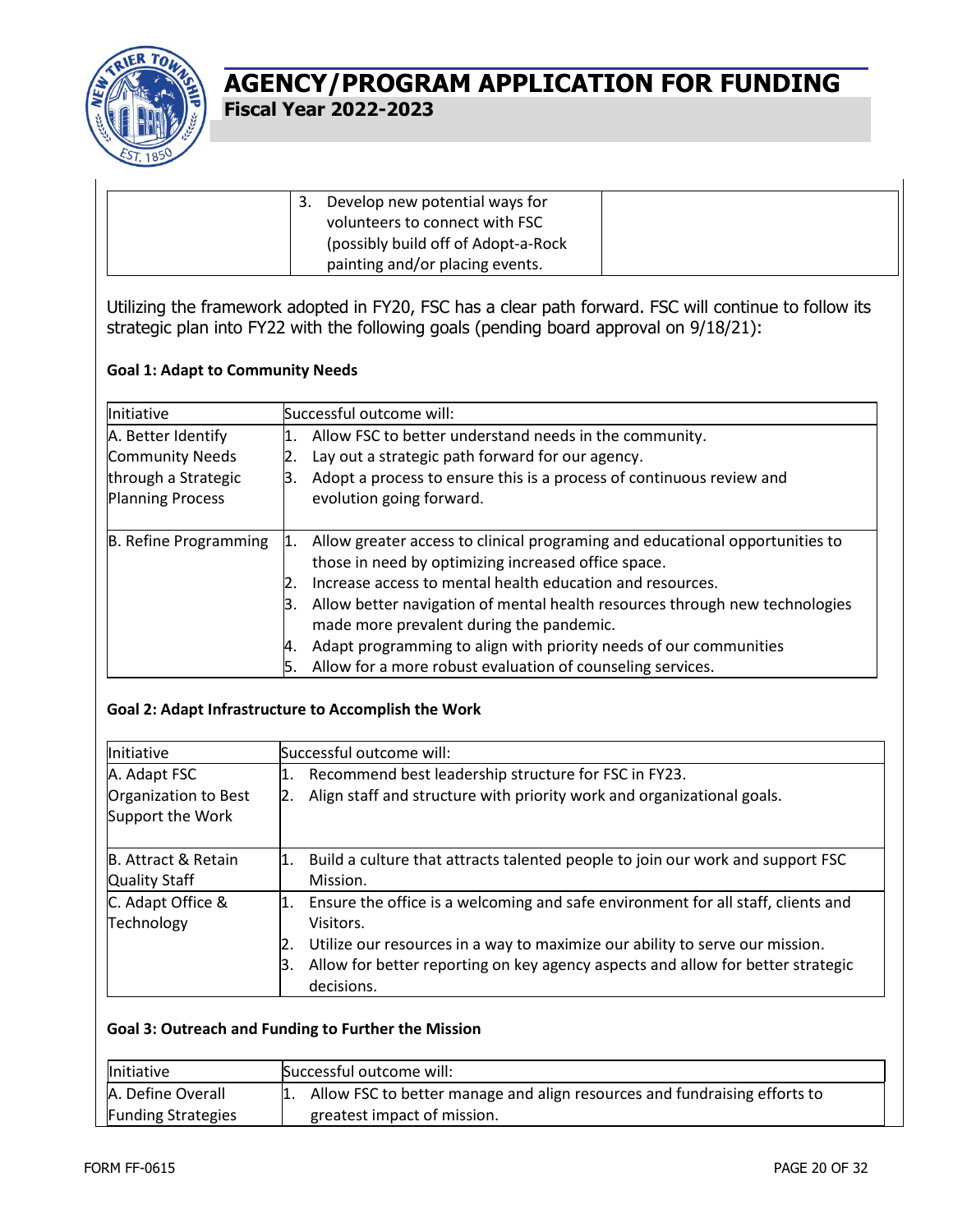

|                     |     | Allow FSC to reallocate resources from low impact areas to high impact areas in |
|---------------------|-----|---------------------------------------------------------------------------------|
|                     |     | order to better prioritize agency efforts.                                      |
| B. Develop a more   | 1.  | Further establish FSC as community mental health experts.                       |
| robust Marketing/   | 12. | Increase the % of our service area that feels an affiliation with FSC.          |
| Communications Plan |     | Increase the awareness of FSC accessibility and range of services.              |
| C. Refine Grants &  | 1.  | Reduce the resources required to produce quality grants in a timely manner.     |
| Sponsorship         | 2.  | Increase the types/categories of grants and/or business sponsorships that FSC   |
| Development         |     | can qualify and secure.                                                         |

Co-Executive Director, Renee Z. Dominguez, Ph.D., has been with FSC since 2014, successfully leading the agency and its growing clinical staff comprised of licensed clinical psychologists, licensed clinical social workers, licensed clinical professional counselors and licensed professional counselors.

Dr. Dominguez, collaborating with the FSC Board has helped refine the vision and reshape the strategic path forward for the agency. The impacts of the COVID-19 pandemic including increased mental health needs along with expanded ways of providing service and programs, exacerbated by unexpected staff changes highlighted the need for a new co-leadership structure.

The new Co-Executive Director structure allows Dr. Dominguez to continue to actively practice and maintain a caseload at FSC as a Licensed Clinical Psychologist, which bolsters her ability to effectively address FSC's clinical operations and provide supervision and mentorship to clinical staff. It also allows FSC to maintain its strategic goal and timeline of expanding its training program by FY23.

FSC's clinical staff reflects a group of experienced, licensed clinicians with expertise in providing services for a wide range of presenting issues, as well as different types of populations. Further, the highly trained FSC staff regularly participates in professional development, with FSC providing a professional development stipend for all clinicians, as well as funding group-based training for all staff. Notably, FSC continued to support EMDR certification in two clinicians and supported six FSC clinicians in getting trained by the developers of an evidence-based practice, the Resilience Builder Program (RBP).

FSC also maintains an administrative support team that includes a part-time Director of Community Development, two part-time Development and Office Assistants, a part-time Office Manager, and a part-time Accounting and Controls Manager to sustain operations and promote organizational growth.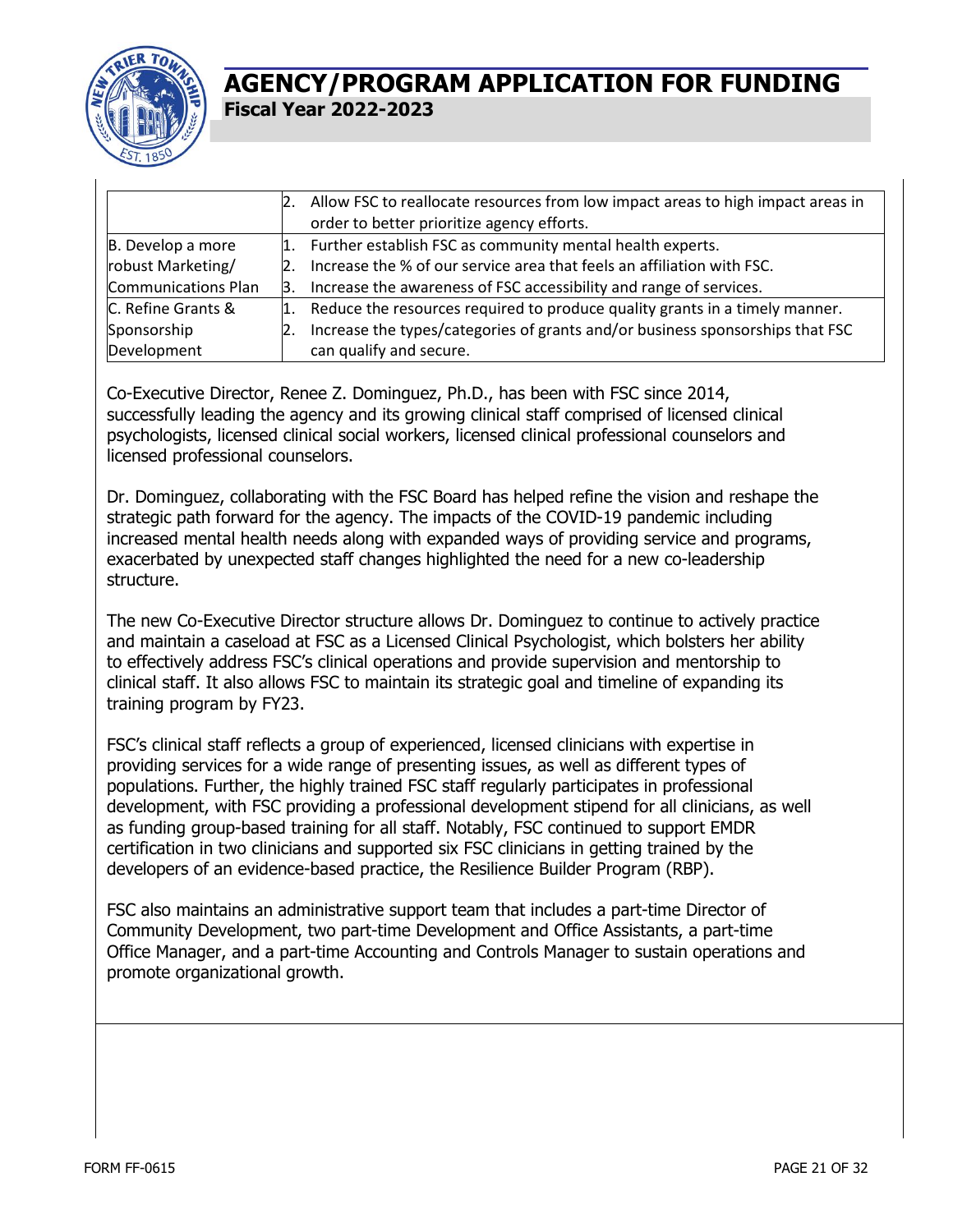

#### **SERVICE STATISTICS/DEMOGRAPHICS**

(6) Who is being served by this program? Please provide a statistical breakdown of the number of clients served, the total units of service delivered, and costs per unit of service by filling in the chart below. Please state and define your unit of service for this program and why you chose it. To calculate cost per unit of service, divide the total number of units of service into the total budget for the program. (Suggestions for the appropriate unit of service are included in the proposal in the directions. For some programs you may wish to calculate cost per unit of service in more than one manner.)

(6a) Unit of service definition – FSC Billable Therapy Hours

| PLEASE INDICATE FISCAL YEAR/DATES<br>IN EACH COLUMN | Prior Year<br>7/1/20-6/30/21 | Present Year<br>7/1/21-6/30/22 | Proposed Year<br>7/1/22-6/30/23      |
|-----------------------------------------------------|------------------------------|--------------------------------|--------------------------------------|
| Number of persons served<br>(unduplicated count)    | 271                          | 300                            | 330                                  |
| Number of units of service                          | 4,608                        | 5,117                          | 5,628                                |
| Cost per unit of service                            | \$774,862*/4,608<br>$+10010$ | 912,069**/5,117<br>$+170.24$   | 1,009,739**/5,628<br>+ + ¬ ⌒ _ _ + + |

 $=$  \$178.24

(6b) SERVICE STATISTICS – Please indicate fiscal year dates for each column

\*This number reflects 90% of actual agency expenses (on a cash basis), not budgeted or audited numbers (audited are based upon accrual). Due to COVID, FSC responded with new virtual skill building and educational programming at the request of community partners, which generated 10% of the total clinical revenues during FY21. FSC is developing digital as a new program cost center, but did not have this in place for FY21, therefore estimated this programming cost.

 $=$  \$168.16

\*\* FSC estimates in future years, this form of programming will increase to 15%.

(7) What are the demographics of New Trier clients served in the prior year? (breakdown by community).

|                      | Wilmette<br>$N = 87$ | Winnetka<br>$N = 19$ | Glencoe<br>$N=4$ | Glenview<br>$N=3$ | Northfield<br>$N=1$ | Kenilworth<br>$N=2$ |
|----------------------|----------------------|----------------------|------------------|-------------------|---------------------|---------------------|
| Gender               |                      |                      |                  |                   |                     |                     |
| Female               | 74%                  | 74%                  | 0                | 67%               | 100%                | $0\%$               |
| Male                 | 26%                  | 26%                  | 100%             | 33%               | $0\%$               | 100%                |
| Non-Binary           | $0\%$                | $0\%$                | $0\%$            | $0\%$             | $0\%$               | $0\%$               |
| Ethnicity/Race       |                      |                      |                  |                   |                     |                     |
| Caucasian            | 72%                  | 53%                  | 100%             | 67%               | 100%                | 50%                 |
| African-<br>American | $1\%$                | $0\%$                | $0\%$            | 0%                | $0\%$               | 0%                  |

 $=$  \$179.41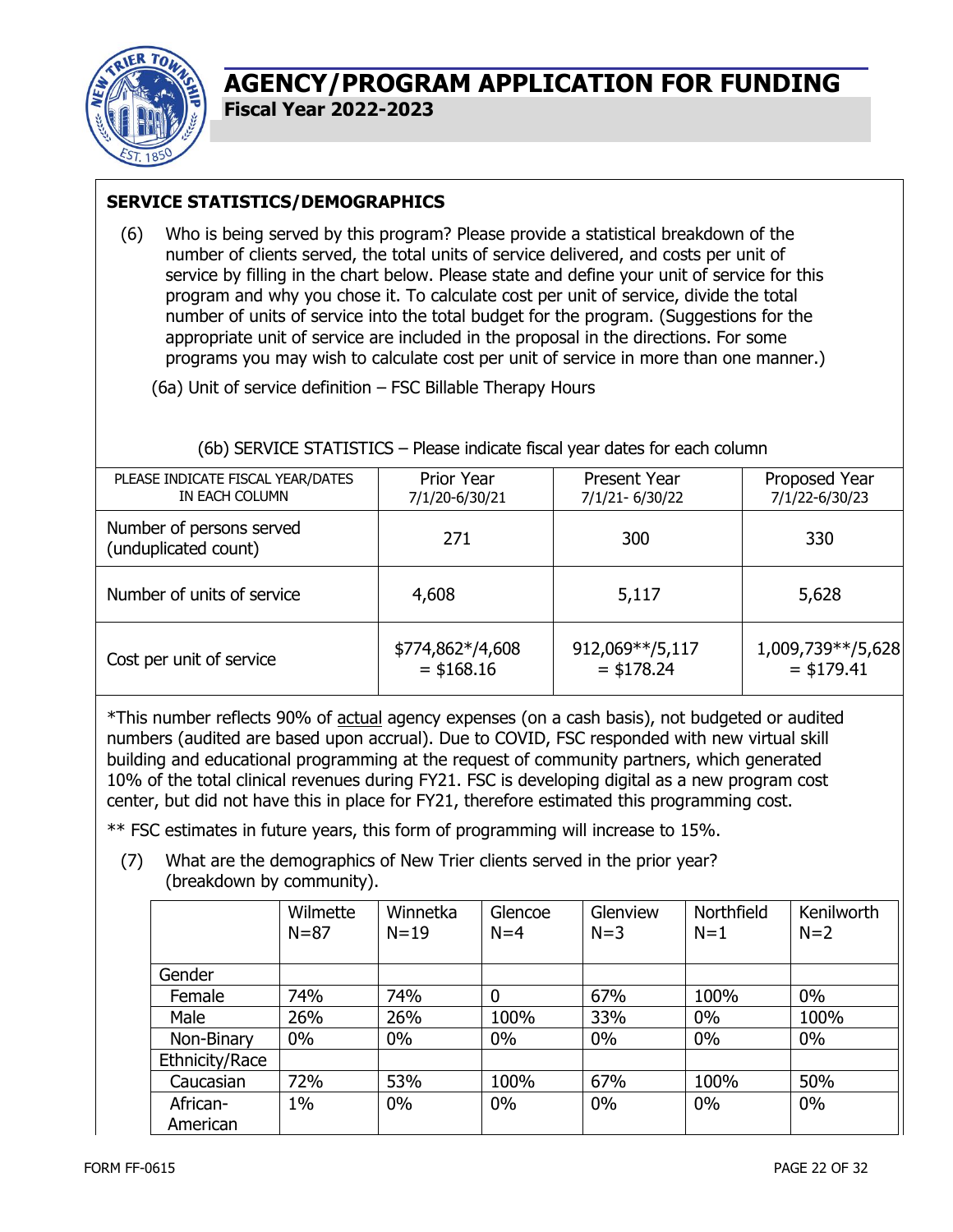

| Hispanic       | 2%  | $0\%$ | 0% | $0\%$ | 0% | 0%  |  |
|----------------|-----|-------|----|-------|----|-----|--|
| Asian          | 2%  | $0\%$ | 0% | 33%   | 0% | 0%  |  |
| Other          | 0%  | $0\%$ | 0% | 0%    | 0% | 50% |  |
| <b>Unknown</b> | 22% | 42%   | 0% | 0%    | 0% | 0%  |  |
|                |     |       |    |       |    |     |  |

- (8) Total from New Trier Township (unduplicated). 116
- (9) New Trier Township clients are what % of total? 42.8%
- (10) Units of Service to New Trier clients. 2,130
- (11) Units of Service to NTT clients are what % of total 46.0%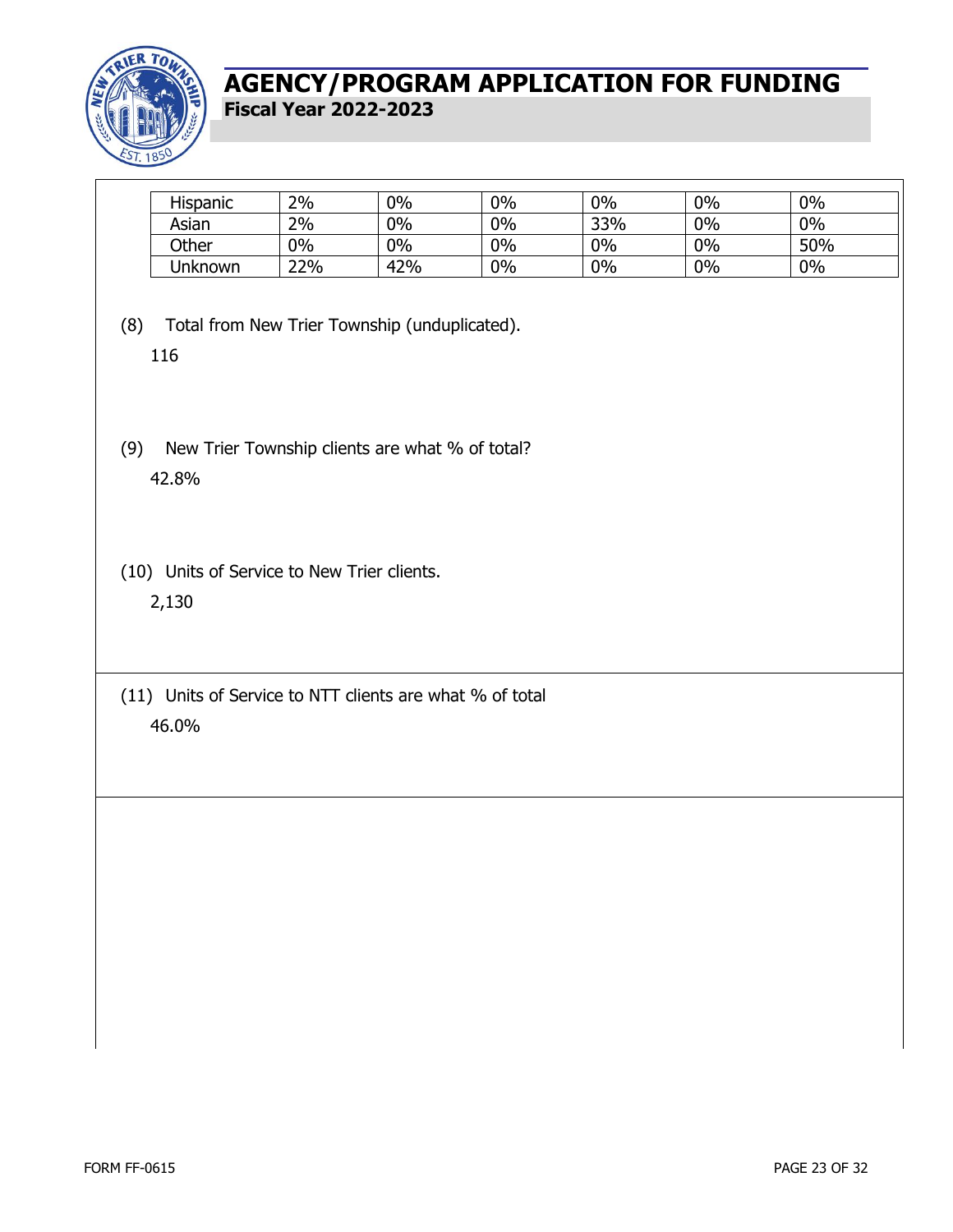

#### (12) New Trier clients age breakdown



#### **OUTCOMES/EVALUATION**

(13) What outcomes did you achieve for your clients in the prior year? Results should be clientoutcome based, specify a target level of achievement, the measurement tool that was used, the rationale for setting the target at a certain level, and a timeframe for accomplishment. Detail any changes made in the program as a result of these outcome results.

FSC primarily targets the desired outcome of providing affordable, accessible, and high-quality counseling to children, adolescents, adults and families within the community who are seeking help for a wide range of emotional, behavioral, and relational difficulties. One method in which FSC monitors its success in achieving this outcome is by obtaining client feedback via Satisfaction Surveys. Prompts focus on obtaining information about client perspective regarding quality of care and accessibility, in addition to other aspects of treatment. (See Question 15 below for detailed information about these surveys). FSC's ability to provide accessible care is also demonstrated in its operational hours (i.e., early morning to late evening session availability, seven days a week, that are tailored to fit community member scheduling needs). Additionally, FSC maintains its focus on providing services to community members demonstrating financial needs; therefore, a target goal is to ensure that a majority of clients seen require a subsidized fee. In FY21, the vast majority of all FSC clients received services at a subsidized rate, with 25% of those reporting income, falling within the "Low Income" category.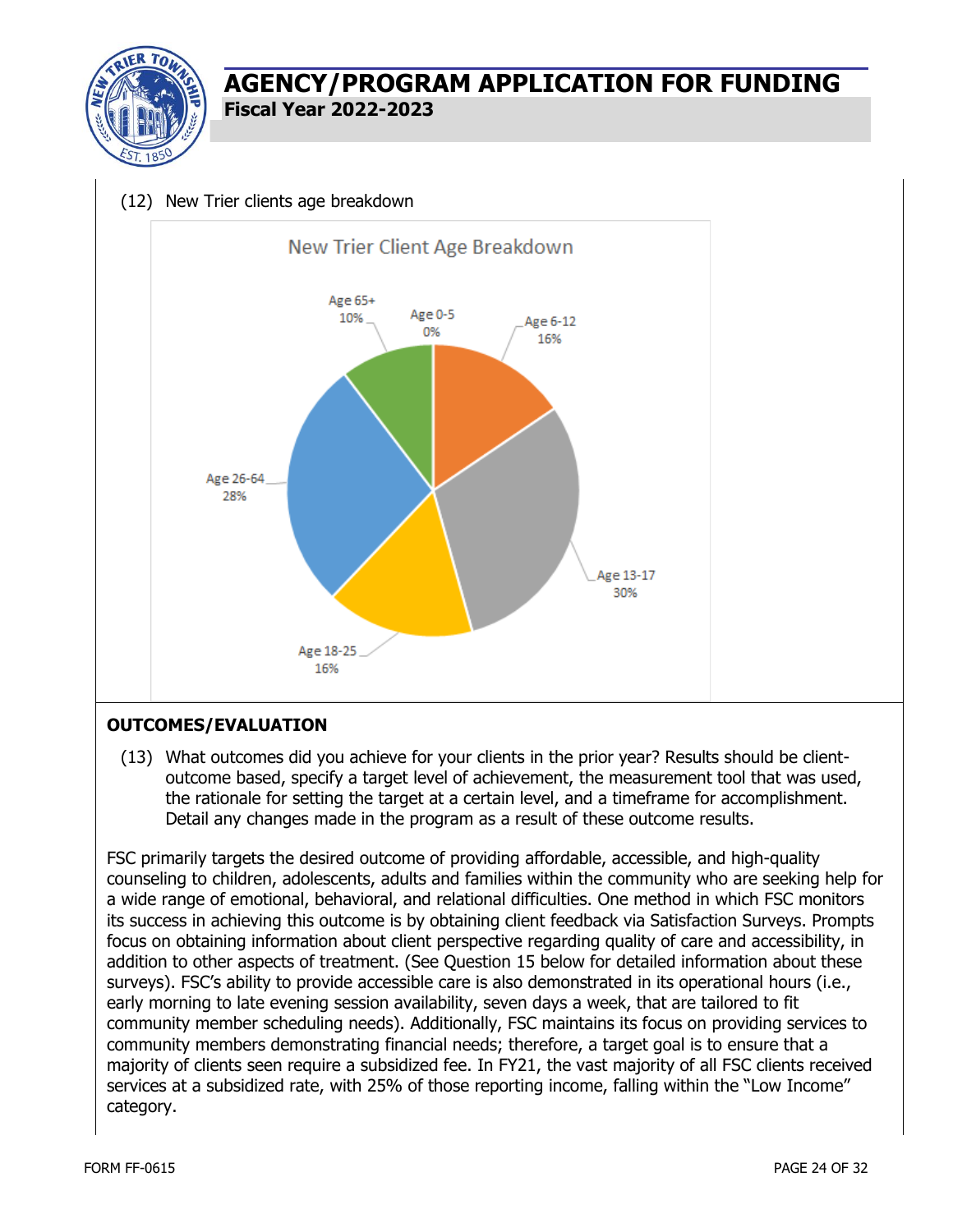

Notably, one of FSC's organizational goals for FY22 is to review and select assessment tools in order to be able to more objectively capture client progress in counseling. Ultimately, assessment measures will be administered before and after treatment to evaluate effectiveness. While evaluation of optimal assessment tools is underway, it is likely that anxiety, depression, and self-reported stress levels will be evaluated.

Another outcome measure that FSC considers is its ability to reach the community it serves through outreach and education. During FY21, FSC delivered a six-part series of parent education presentations and follow up discussion groups to Wilmette School District 39. Over 200 parent devices tuned into these programs at the time they were delivered, and many more viewed the webinars after the district posted the recorded versions of them. Additionally, FSC provided a number of presentations to other groups within New Trier Township.

FSC was able to capture the impact of its services directly from those we partnered with to serve the community during the pandemic for its 2021 Virtual fundraiser. Hear directly from FSC partners and the impacts made to their constituents:



**Resilience in Our Schools**. Hear from FSC partners at Glenbrook North High School, Wilmette School District 39, and Glenview School District 34 as they share the challenges they experienced, and responses to those challenges over the past year when they partnered with FSC to support students, parents and staff. [Resilience in Our Schools](https://youtu.be/lsaWAyDMaLk) (https://youtu.be/lsaWAyDMaLk)



**The Power of Prevention**. Hear from Allison Ewing, LCSW, as she shares her past experiences and the evidence of what a critical role qualified and seasoned clinicians make in a community. A belief so strong, that it resulted in her Inspired Life Tapping Foundation making a very generous \$40K donation to FSC, as well as matching gift of up to \$10K of donations as part of the Rock On! Fundraiser. [The Power of Prevention](https://youtu.be/lyCzN375u9k) (https://youtu.be/lyCzN375u9k)



**Support for Essential Workers**. Hear from those at the Northfield Township Food Pantry about how they collaborated with FSC to provide support for their team and the ripple effects beyond the sessions they participated in. [FSC Supports Essential Workers](https://youtu.be/iaUtLKMMaJs) (https://youtu.be/iaUtLKMMaJs)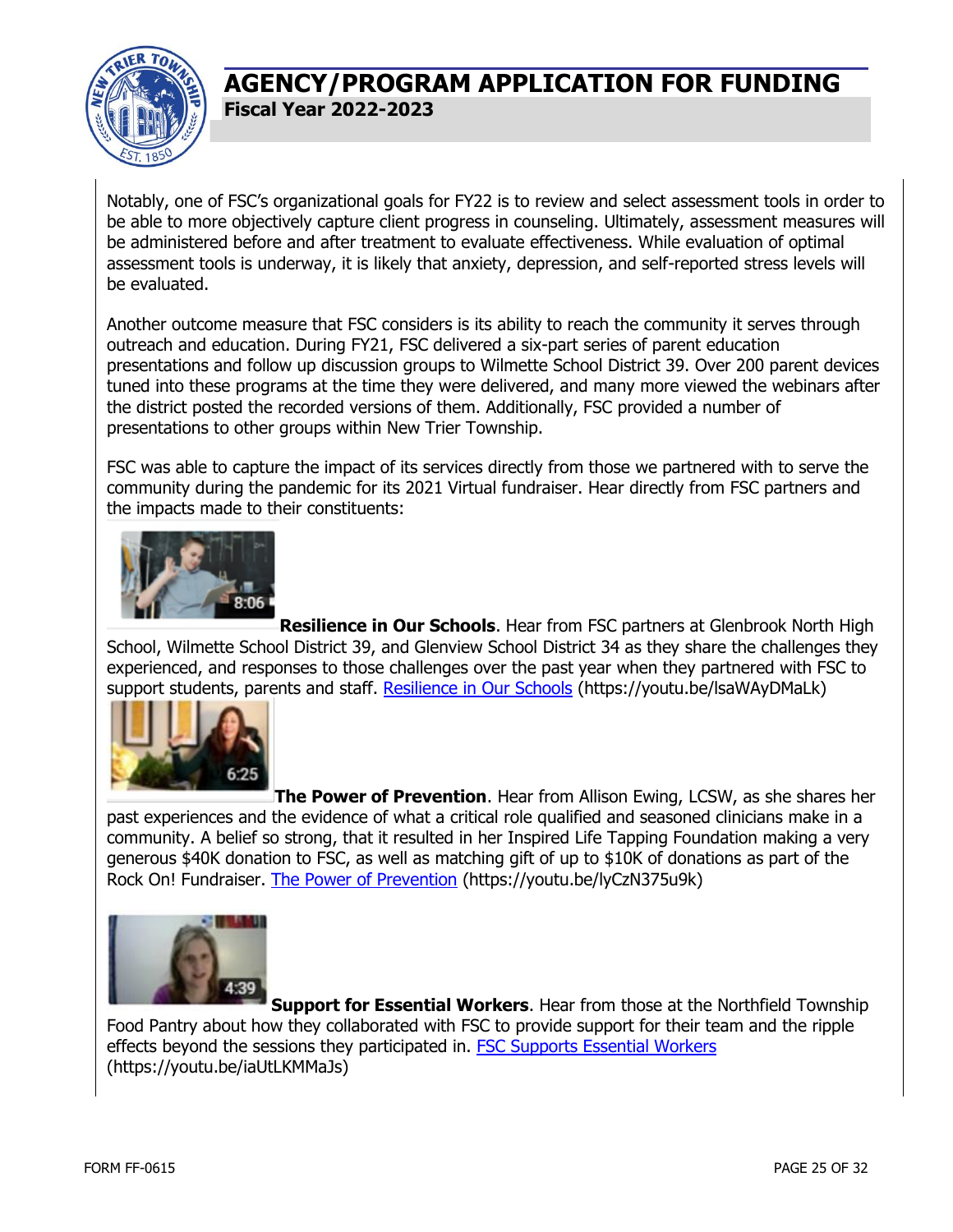

(14) What results are you committed to achieving in the present year? (If outcomes are the same as above, simply state that we hope to improve upon the past year's results)

#### **Service Delivery Goals for FY22 for the New Trier Township community are as follows**:

- 1) FSC will work to meet its organizational goals as outlined in question 5.
- 2) FSC will continue to provide outpatient counseling services to individuals across the lifespan (i.e., children, adolescents, young adults, adults, and older adults), as well as to families in need. Services will be provided on a subsidized fee basis for those who demonstrate financial need.
- 3) FSC will continue to participate in outreach and education and will deliver invited presentations to the community.
- 4) FSC will collaborate with District 39 to support parent education efforts by delivering a parent education webinar series.
- 5) FSC will complete Health and Safety Assessments
- 6) FSC will collaborate with community partners to develop and deliver programming to meet the rapidly shifting and evolving needs of the community.
- 7) FSC will continue to participate on collaborative committees that function to support New Trier Township residents (i.e., Crisis Response Network of the North Shore & Coalition for a Drug Free Community/KEY Coalition).
- 8) FSC intends to offer the Resilience Builder Program to New Trier township residents in the spring of 2022.
- 9) Increase access to mental health education and resources and allow better navigation of mental health resources through new technologies made more prevalent during the pandemic.
- (15) Are there any other program effectiveness/evaluation measures you think are important, such as customer/client satisfaction surveys, quality of service measures, or other indicators? Please describe.

For nearly two decades, FSC has used client satisfaction surveys to gauge the effectiveness of its services. Since 2015, in coordination and agreement with Brian Leverenz, FSC, FSG, and CCNS have collected client satisfaction survey feedback.

Due to COVID, the timing and delivery of satisfaction surveys shifted. This past fiscal year the surveys were administered during a three-week period in August and were blind e-mailed to clients. Clients were informed that their responses were anonymous and that they would automatically become part of a collective data set of responses once they hit the "submit" button. Ten surveys were mailed out to clients whose therapists identified them as needing a printed copy to complete.

Overall, the majority of client responses were very positive. Some of the notable positive experiences clients indicated on the surveys included: client felt heard, understood, and respected in sessions; client was actively involved in setting treatment goals with the therapist; the therapist worked on or talked about what the client wanted to address; therapist's approach was a good fit for the client; client experienced improvement in overall functioning; and Family Service Center respects client's privacy and actively takes steps to honor and protect client's confidentiality. Notably, the majority of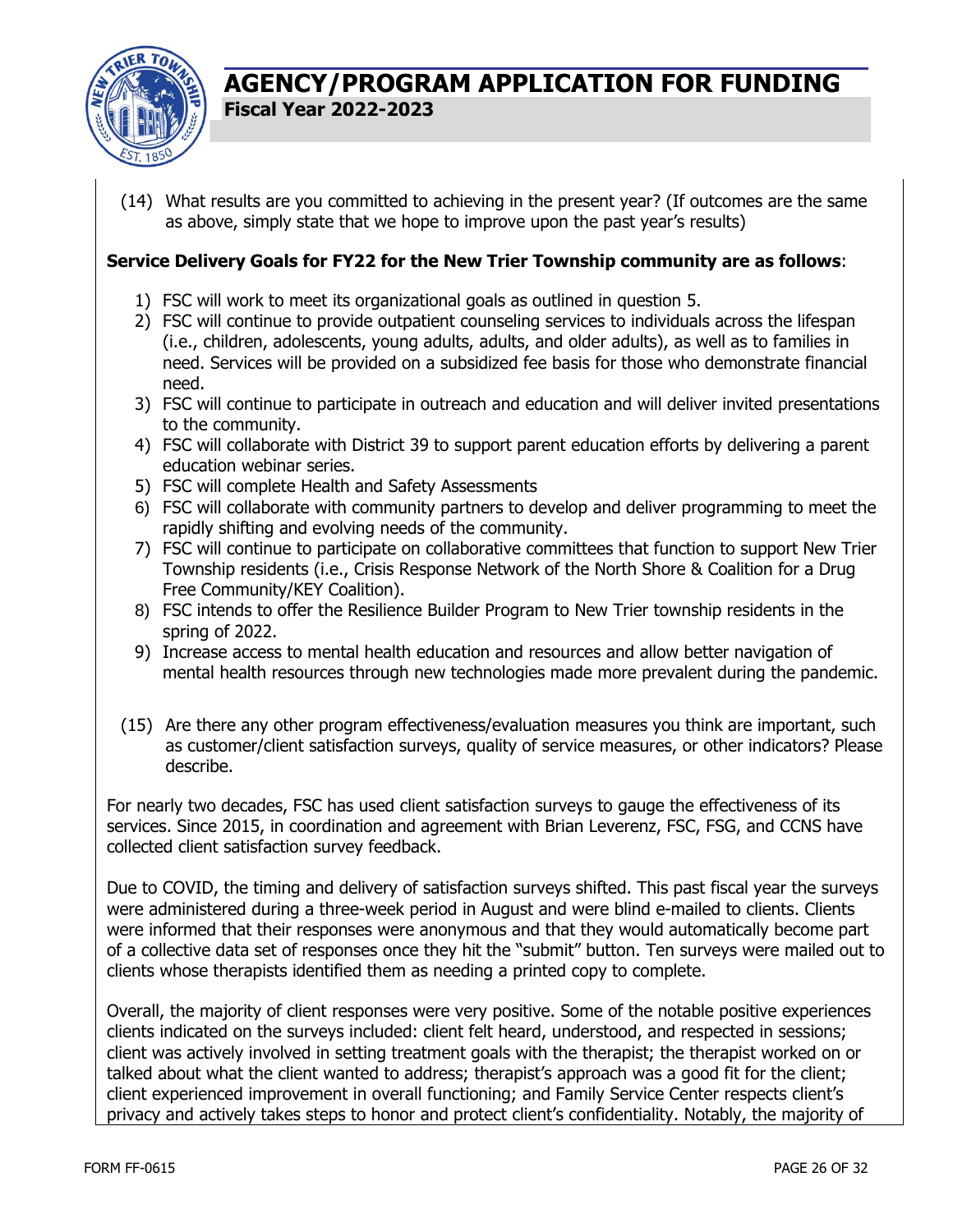

clients surveyed perceived treatment as helpful, and 93% of respondents said they would seek help at FSC again and would also recommend a friend and/or family member to seek help at FSC.

As FSC contemplates the role of telehealth in its plans for ongoing service delivery, client feedback about their experiences utilizing telehealth was surveyed. The majority of clients reported they were confident that their communication using telehealth was private and secure; that they received the same quality of care using telehealth as they would from in person sessions; that telehealth sessions were easier to fit into their schedules than in-person sessions; and that they were, overall, satisfied with their treatment experiences using telehealth.

As detailed above, one of FSC's organizational goals for FY22 is to review and select assessment tools to be able to more objectively capture client progress in counseling. Ultimately, assessment measures will be administered before and after treatment to evaluate effectiveness. While evaluation of optimal assessment tools is underway, it is likely that anxiety, depression, and self-reported stress levels will be evaluated.

#### **CHANGES/CHALLENGES**

1. What changes or challenges (legal, socio-economic, demographic, financial, political or other) did the agency, program, and clients face in the prior year? How did you respond? What challenges or changes do you anticipate in the present year? (If changes/challenges were the same for all programs, do not repeat).

Even before COVID-19 emerged as a chronic traumatic stressor, the prevalence of mental health issues was staggering and growing at unprecedented rates with onset of symptoms occurring at increasingly younger ages.

FSC has continued to respond quickly to increased referrals from individuals and requests for services from organizations/systems (e.g., Northfield Township, School Districts). We anticipate that the need for mental health support will further continue to grow, as the COVID-19 pandemic's emotional and economic impact will far outlast the time it physically affects people.

Throughout this proposal FSC has referenced both challenges and responses to keep mission-focused - not only during the past fiscal year, but in our planned investments going forward. To recap:

#### Challenges:

- 1. Pandemic
	- a. Service delivery
	- b. Client and staff safety
	- c. Inability to perform in person safety assessments
	- d. Waitlists for counseling (at many agencies)
	- e. Increased misinformation and other barriers to receive reliable services
- 2. Staffing hiring and retaining clinical experts
- 3. Funding cancellation of in person gala (largest fundraiser) for  $2^{nd}$  year, community-wide financial challenges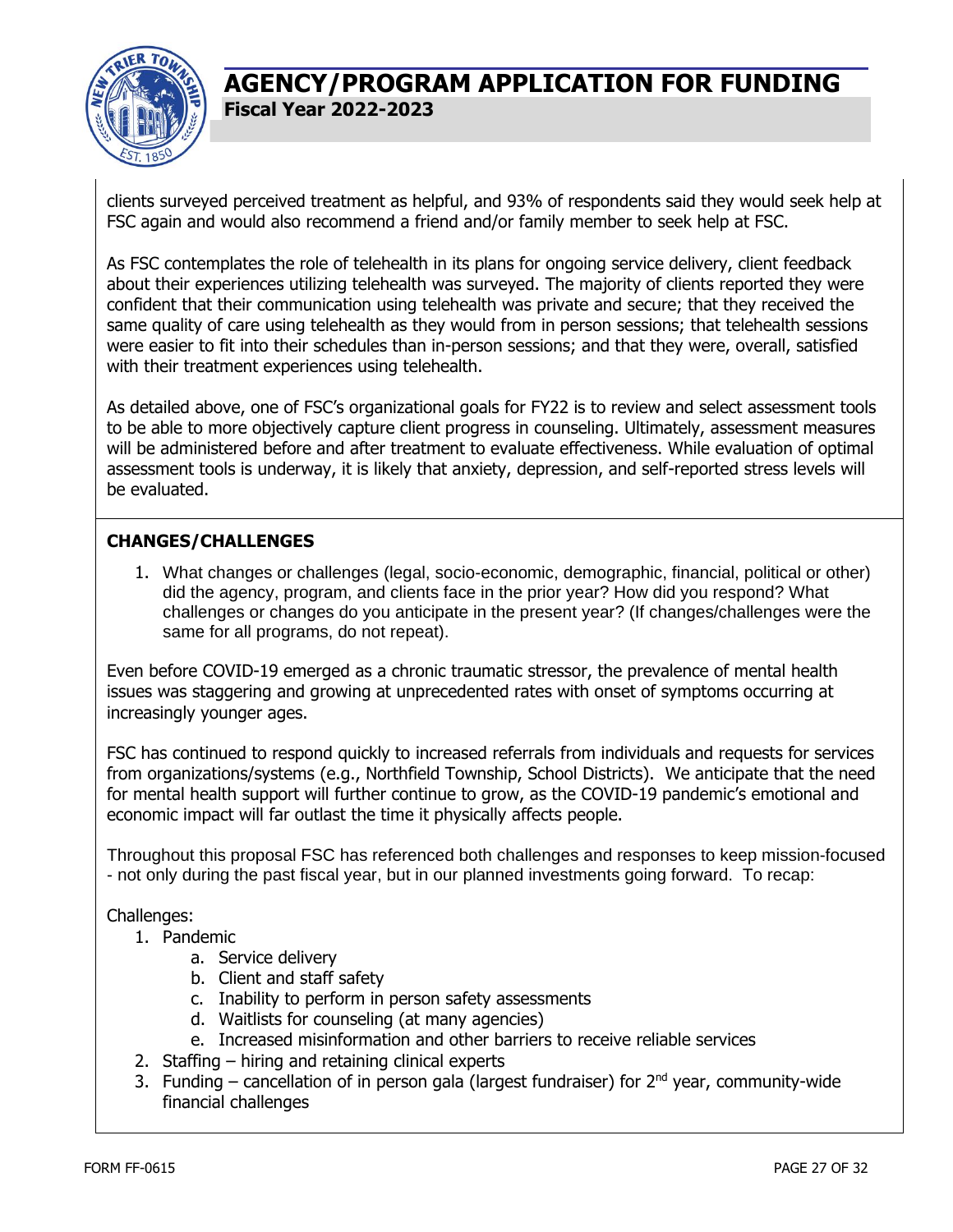

#### Changes:

- 1. Infrastructure adaptation to meet staffing shifts and additional capacity needs both in physical space with larger offices.
- 2. Leadership and staff structures creating broader areas of expertise and support.
- 3. Expanding services:
	- a. Counseling capacity
	- b. Development of new ways to support the community –expanding skill building programs and digital education and navigation.
- 4. Taking on a large learning curve to adapt to virtual fundraising as well as new virtual programming and service delivery options.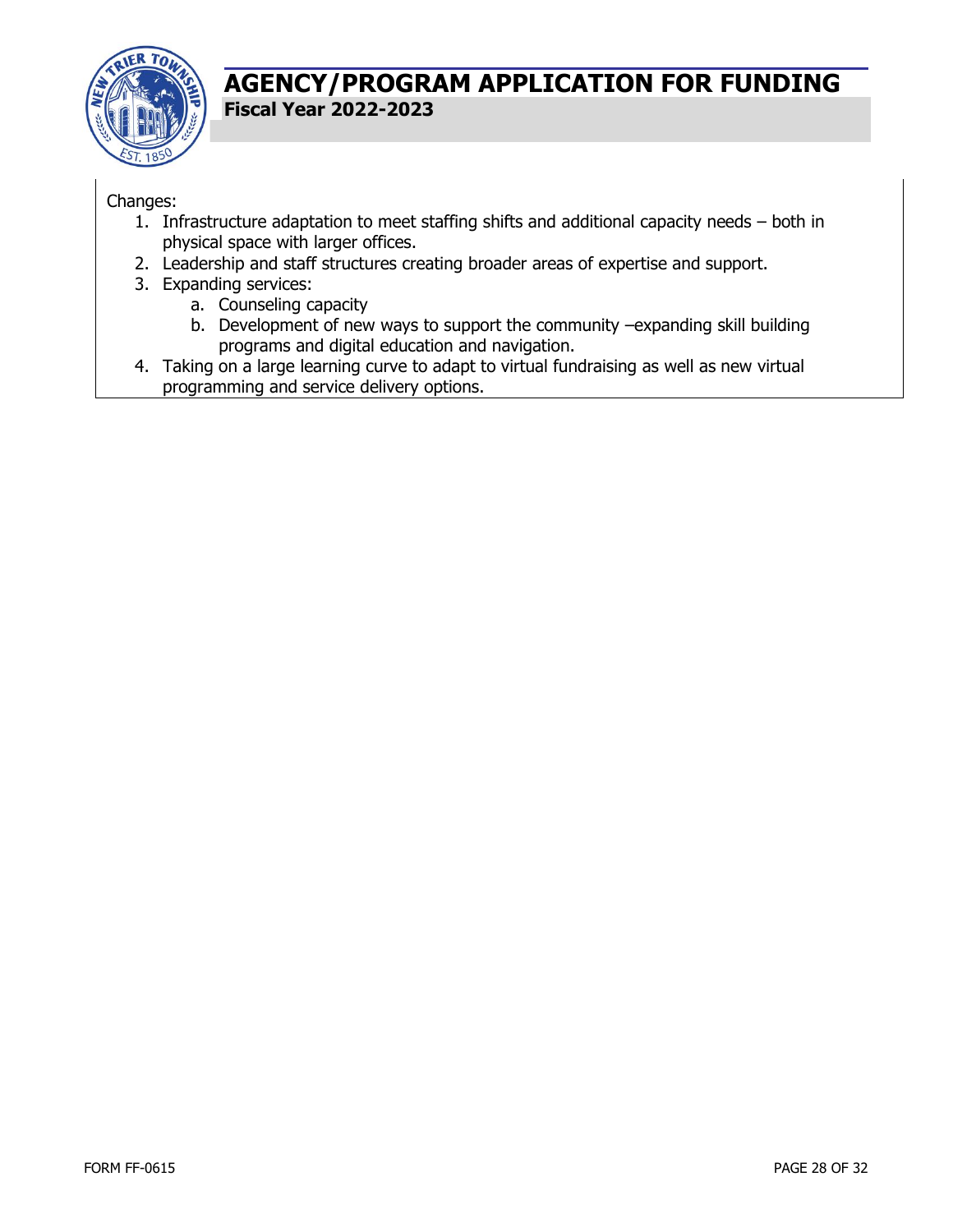

#### **RECOMMENDATION RESPONSES**

(16) How did you respond to the recommendations made by New Trier Township, if any? Please describe in detail. (These are contained in the funding letter you received in June).

New Trier Township recommended that FSC return to the delivery of Health and Safety Assessments as soon as was feasible. FSC is now offering these services.

#### **RESOURCES/BUDGET**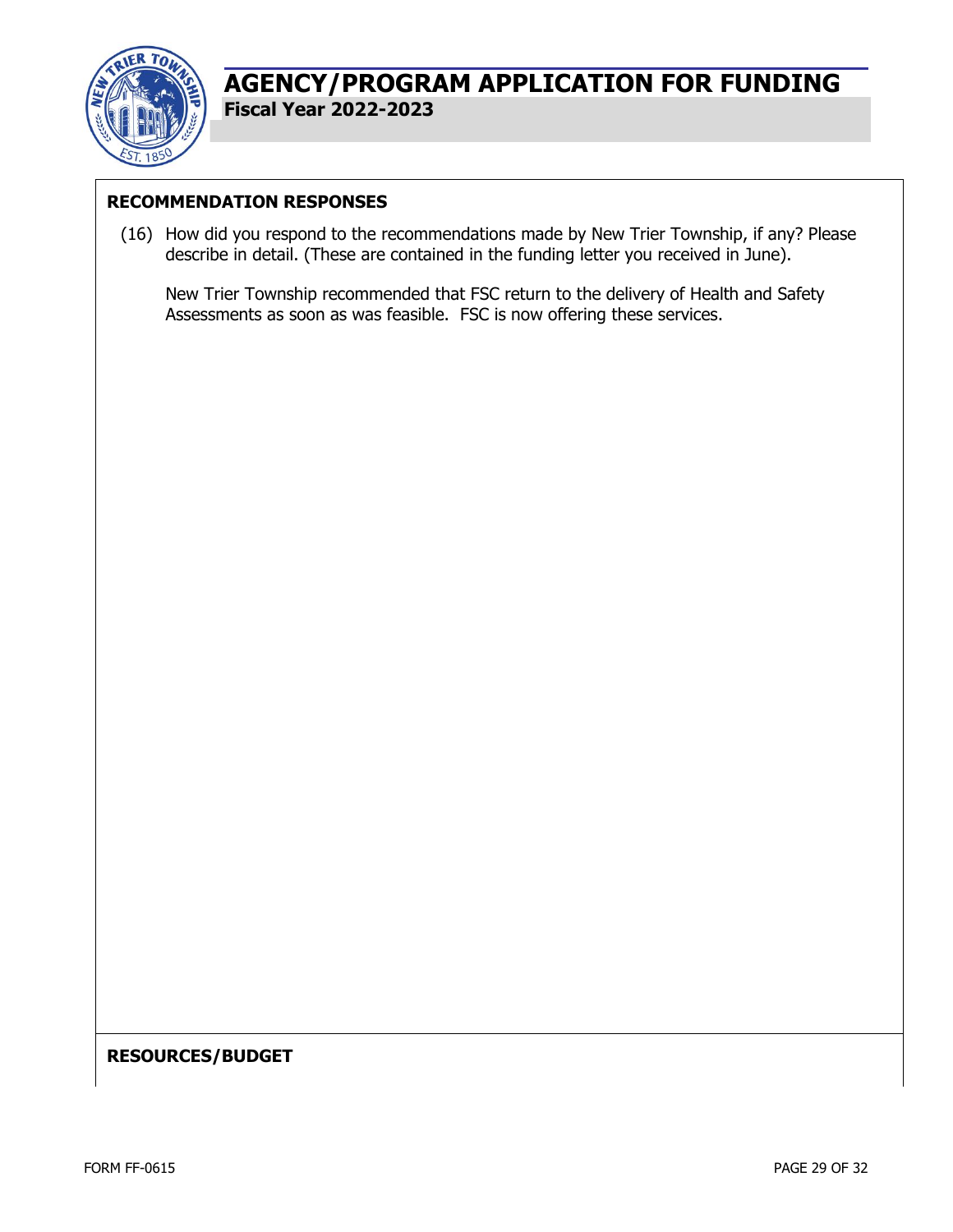

(17) What non-financial resources are required to deliver this service? Specify staffing/volunteer requirements, budgetary needs and other resources, inputs, and/or community partners that are needed for this program. If the Township is unable to fund this program at the desired level, what will the impact be on services? Describe how your program will or will not continue without investment by the Township. Complete the attached budget forms. Were any cost reduction measures implemented in the prior year? If there is a sliding fee scale for this program, please attach it and indicate how many clients paid each fee level.

#### **Non-financial Resources:**

FSC's key volunteers are our Board of Directors. We currently have fifteen Directors serving on the Board who are each charged with identifying the needs in their community. Each Board Member serves as an active advocate and ambassador for FSC's mission and vision, attends monthly board meetings, serves on at least one standing committee, and helps support the charitable operation of the organization (i.e., identifies and cultivates relationships to support the organization as donors, volunteers, and advocates; gives an annual financial contribution to the best of personal ability; and sponsors or fills a table at FSC's annual benefit.)

FSC's 21-member Advisory Council is also a volunteer group that supports the vision and mission of FSC. Members of the Advisory Council serve as ambassadors for FSC within the community, provide expert advice to the FSC Board or agency as requested, and make a personal donation during FSC's annual fundraising appeal.

FSC extended the opportunity for community volunteers as we, again, asked the community to "Adopt" "Keagan's Rocks," a movement that was started by a mother whose son, Keagan, died by suicide. Volunteers from a variety of groups within the community painted rocks with messages of hope and affixed suicide prevention resources on them. These rocks were "adopted" by FSC supporters and placed out into the community by volunteers.

Lastly FSC does receive in-kind donations from many local businesses and services who generously provide goods and services that FSC is able to use at its fundraising events to raise the critical funds needed.

#### **An Unfunded Mission:**

FSC must continuously obtain diverse sources of financial support in order to fulfill its mission. Should New Trier Township be unable to continue their support of Family Service Center, it would create uncertainty in FSC's ability to sustain its services to the community at large over the long term. It would require FSC to evaluate its sliding scale, consider staffing implications along with any shifts in service area. Strategic initiatives would require an extended timeline or possible postponement or discontinuation.

FSC would continue to steward existing relationships that support its mission. Specifically, FSC will continue to seek funds from villages (Northbrook & Glenview) and townships (Northfield). FSC will also continue to seek out expanded support from local foundations and donors that represent an affiliation and/or shared area of focus with FSC's mission (e.g., Wintrust Financial Corporation, CIBC, Village Treasure House, places of worship, local rotary clubs, women's and men's clubs, private family foundations, and individual donors).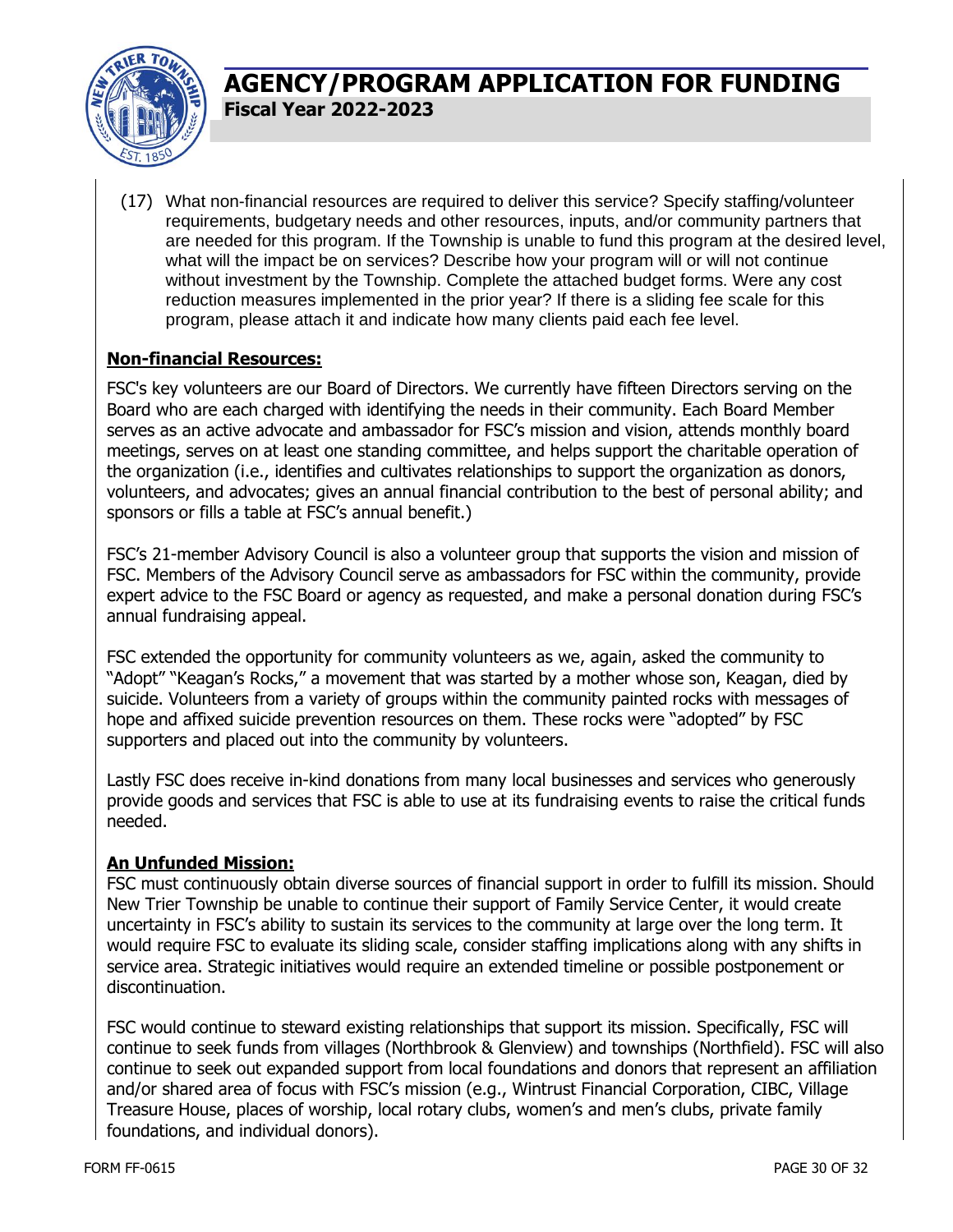

#### Breakdown of New Trier Township Counseling Service Fees

| Fee          | <b>Number of</b><br><b>Clients</b> | Percentage of<br><b>Clients</b> | <b>Number of</b><br><b>Sessions</b> | <b>Percentage of</b><br><b>Sessions</b> |
|--------------|------------------------------------|---------------------------------|-------------------------------------|-----------------------------------------|
| \$185        | 3                                  | 2.6%                            | 61                                  | 2.9%                                    |
| \$154        | 11                                 | 9.5%                            | 142                                 | 6.7%                                    |
| \$141        | 8                                  | 6.9%                            | 133                                 | 6.2%                                    |
| \$127        | 12                                 | 10.3%                           | 214                                 | 10.0%                                   |
| \$122        | 25                                 | 21.6%                           | 458                                 | 21.5%                                   |
| \$101        | 11                                 | 9.5%                            | 231                                 | 10.8%                                   |
| \$80         | 9                                  | 7.8%                            | 141                                 | 6.6%                                    |
| \$70         | 15                                 | 12.9%                           | 459                                 | 21.5%                                   |
| \$30 or Less | 9                                  | 7.8%                            | 213                                 | 10.0%                                   |
| Unknown**    | 13                                 | 11.2%                           | 78                                  | 3.7%                                    |
|              | 116                                | 100.0%                          | 2130                                | 100.0%                                  |



\*\* In February 2021, FSC transitioned Electronic Health Records from Psyquel to Simple Practice. Due to this migration, some information on client billing was unrecoverable and therefore not included in the overview above.